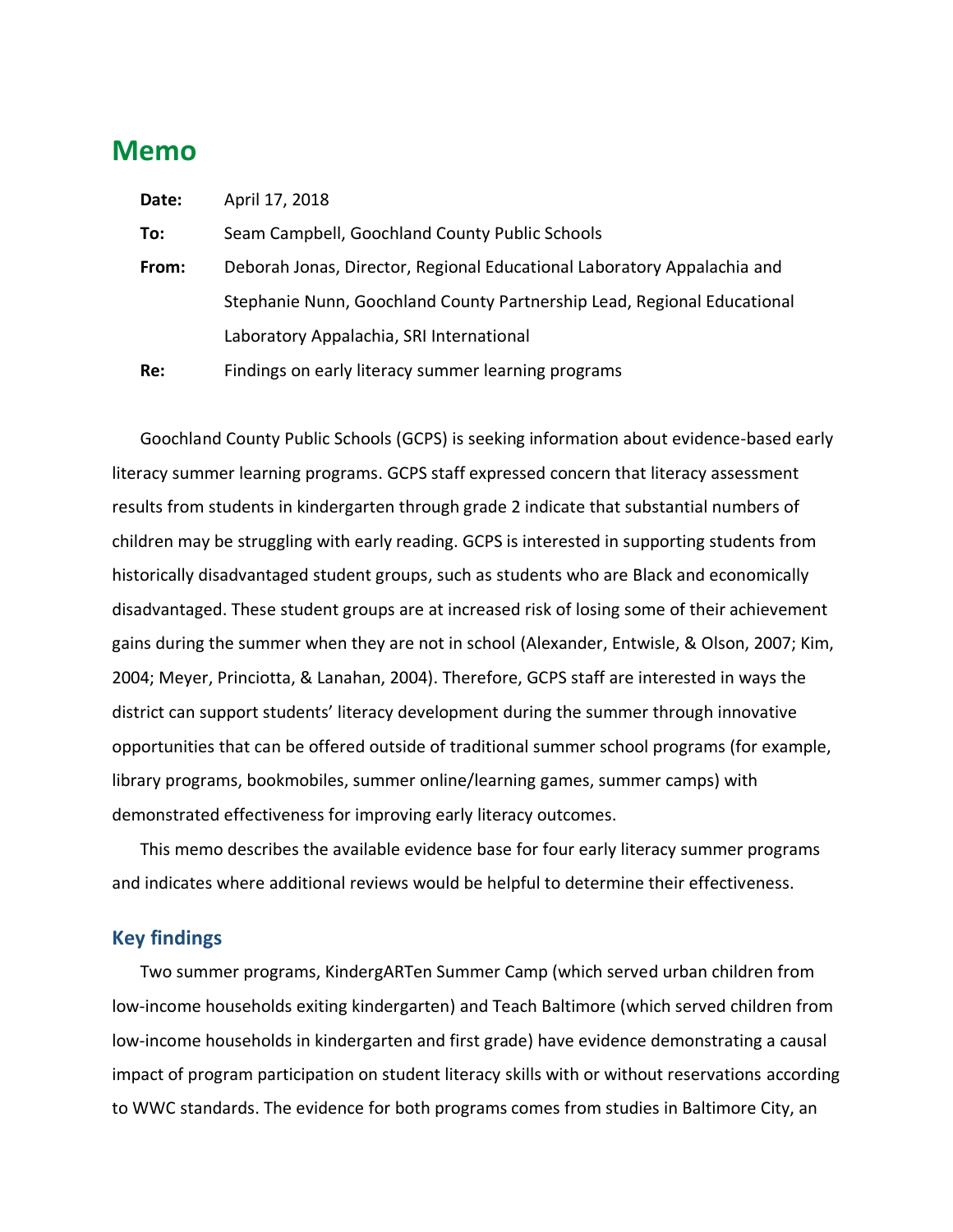urban district. The majority of students participating in both studies were from low-income households (90 percent and 85 percent of students were eligible for free or reduced-price lunch) and were Black (77 percent and 96 percent). The results of these studies may or may not generalize to Goochland County, which houses a rural school district (according to the federal definition used for the Rural Education Achievement Program).

REL Appalachia (REL AP) staff identified evaluations of additional programs, although definitive causal evidence is not available for these programs. REL AP staff would need to carry out additional reviews to determine whether these programs have evidence that meets moderate or promising evidence in accordance with Every Student Succeeds Act (ESSA) evidence standards.

The remainder of this memo describes the methods, more detailed results, and potential options for providing additional information to GCPS.

#### **REL AP's process for identifying evidence-based programs**

REL AP staff examined the WWC website and searched for relevant literature using ERIC and Google to identify evidence-based early literacy summer programs.

REL AP staff used the following keywords and search strings to search ERIC and Google:

- Early literacy summer program
- Elementary school summer reading program
- Elementary school summer reading curriculum
- Summer school literacy curriculum decoding
- Summer, early literacy, elementary decoding, word recognition, reading comprehension
- Early literacy extracurricular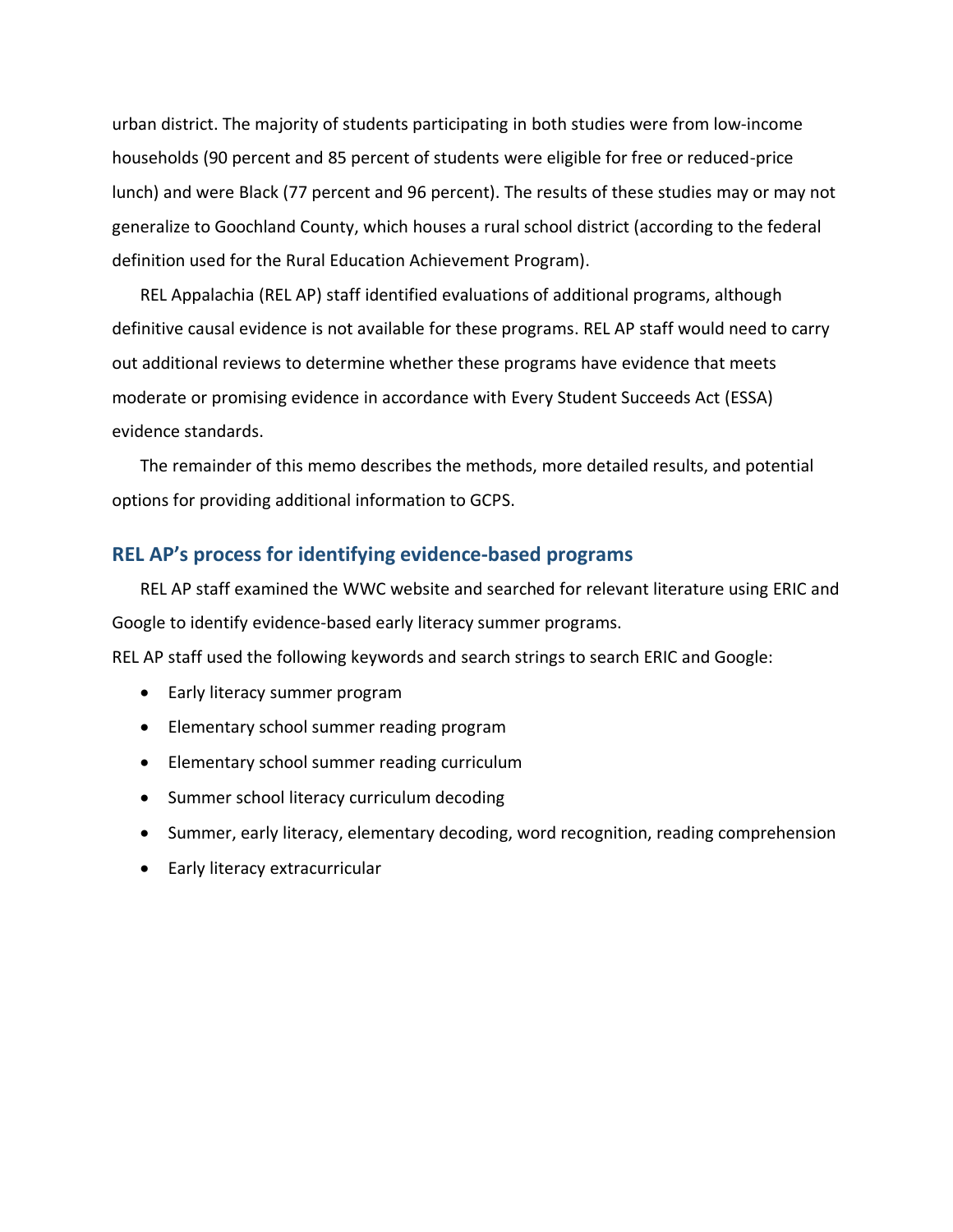## **Preliminary findings on evidence-based early literacy summer learning programs**

REL AP staff identified four interventions that target early literacy outside of school hours. Two of these met WWC standards: KindergARTen Summer Camp met WWC standards without reservations and Teach Baltimore met WWC standards with reservations (table 1).

| <b>Intervention</b>                  | <b>Reference</b>                                                                                                                                                                                                                                                                                                                               | <b>Program Description</b><br><b>Author Summary of Findings</b>                                                                                                                                                                                                                                                                                                                                                                                                                                                                                                                                                                                                                                                                                                                                                                                                                                                                                                                                                                                                            |                                                                                                                                                                                                                                                                                                                                                                                                                                                                                                                                                                               | <b>WWC/ESSA Evidence</b>                                                                                                                                                                                                                                   |
|--------------------------------------|------------------------------------------------------------------------------------------------------------------------------------------------------------------------------------------------------------------------------------------------------------------------------------------------------------------------------------------------|----------------------------------------------------------------------------------------------------------------------------------------------------------------------------------------------------------------------------------------------------------------------------------------------------------------------------------------------------------------------------------------------------------------------------------------------------------------------------------------------------------------------------------------------------------------------------------------------------------------------------------------------------------------------------------------------------------------------------------------------------------------------------------------------------------------------------------------------------------------------------------------------------------------------------------------------------------------------------------------------------------------------------------------------------------------------------|-------------------------------------------------------------------------------------------------------------------------------------------------------------------------------------------------------------------------------------------------------------------------------------------------------------------------------------------------------------------------------------------------------------------------------------------------------------------------------------------------------------------------------------------------------------------------------|------------------------------------------------------------------------------------------------------------------------------------------------------------------------------------------------------------------------------------------------------------|
| <b>Name</b>                          |                                                                                                                                                                                                                                                                                                                                                |                                                                                                                                                                                                                                                                                                                                                                                                                                                                                                                                                                                                                                                                                                                                                                                                                                                                                                                                                                                                                                                                            |                                                                                                                                                                                                                                                                                                                                                                                                                                                                                                                                                                               | Level                                                                                                                                                                                                                                                      |
| KindergARTen<br>Summer Camp<br>Teach | Borman, G. D.,<br>Goetz, M. E., &<br>Dowling, N. M.<br>(2009). Halting the<br>summer<br>achievement slide:<br>A randomized field<br>trial of the<br>KindergARTen<br>summer camp.<br>Journal of Education<br>for Students Placed<br>at Risk, 14(2), 133-<br>147. Retrieved<br>from:<br>https://eric.ed.gov/<br>?id=EJ855770<br>Borman, G. D., & | KindergARTen Camp is a 6-week summer enrichment<br>program in literacy and the fine arts. Class sizes were<br>limited to 10 students, with the pacing of the morning<br>literacy block determined by student needs. Activities<br>included field trips and different themes. The camp was<br>run by college student interns who worked with certified<br>teachers and participated in weekly professional<br>development workshops with the teachers and other<br>experts. Instructors also participated in a four-week<br>training program on curricula/instruction, assessment,<br>classroom management, parent involvement, and team<br>building before the summer camp began.<br>The study analyzed learning outcomes of students from<br>high-poverty schools in Baltimore, Maryland who were<br>randomly assigned to a treatment group ( $n = 93$ ) or<br>control group ( $n = 35$ ). Some 85 percent of children in the<br>study sample received free or reduced-price lunch and<br>96% were Black and urban.<br>"The Teach Baltimore Summer Academy program begins | From the abstract: "This<br>experiment offers evidence<br>concerning the causal effect of<br>the program on 5 measures of<br>students' literacy achievement.<br>We found treatment effects<br>during the summer months that<br>were of both practical and<br>statistical significance on the<br><b>Developmental Reading</b><br>Assessment (DRA) and the Word<br>List A assessments. In addition,<br>results from surveys of<br>KindergARTen Camp students,<br>parents, and teachers revealed<br>strong satisfaction with the<br>program."<br>From the abstract: "Employing a | A preliminary review<br>suggests that the ESSA<br>evidence level for this<br>intervention cannot<br>exceed "Promising"<br>because this is not a<br>multisite study as<br>described in the non-<br>regulatory guidance for<br>ESSA.<br>A preliminary review |
| <b>Baltimore</b>                     | Dowling, N. M.                                                                                                                                                                                                                                                                                                                                 | with 3 weeks of preservice training, in which the volunteer                                                                                                                                                                                                                                                                                                                                                                                                                                                                                                                                                                                                                                                                                                                                                                                                                                                                                                                                                                                                                | randomized field trial, this 3-year                                                                                                                                                                                                                                                                                                                                                                                                                                                                                                                                           | suggests that the ESSA                                                                                                                                                                                                                                     |
|                                      | (2006). Longitudinal                                                                                                                                                                                                                                                                                                                           | instructors receive training in reading curricula, lesson                                                                                                                                                                                                                                                                                                                                                                                                                                                                                                                                                                                                                                                                                                                                                                                                                                                                                                                                                                                                                  | study explored the effects of a                                                                                                                                                                                                                                                                                                                                                                                                                                                                                                                                               | evidence level for this                                                                                                                                                                                                                                    |

#### **Table 1. Summary of findings on summer early literacy programs from WWC**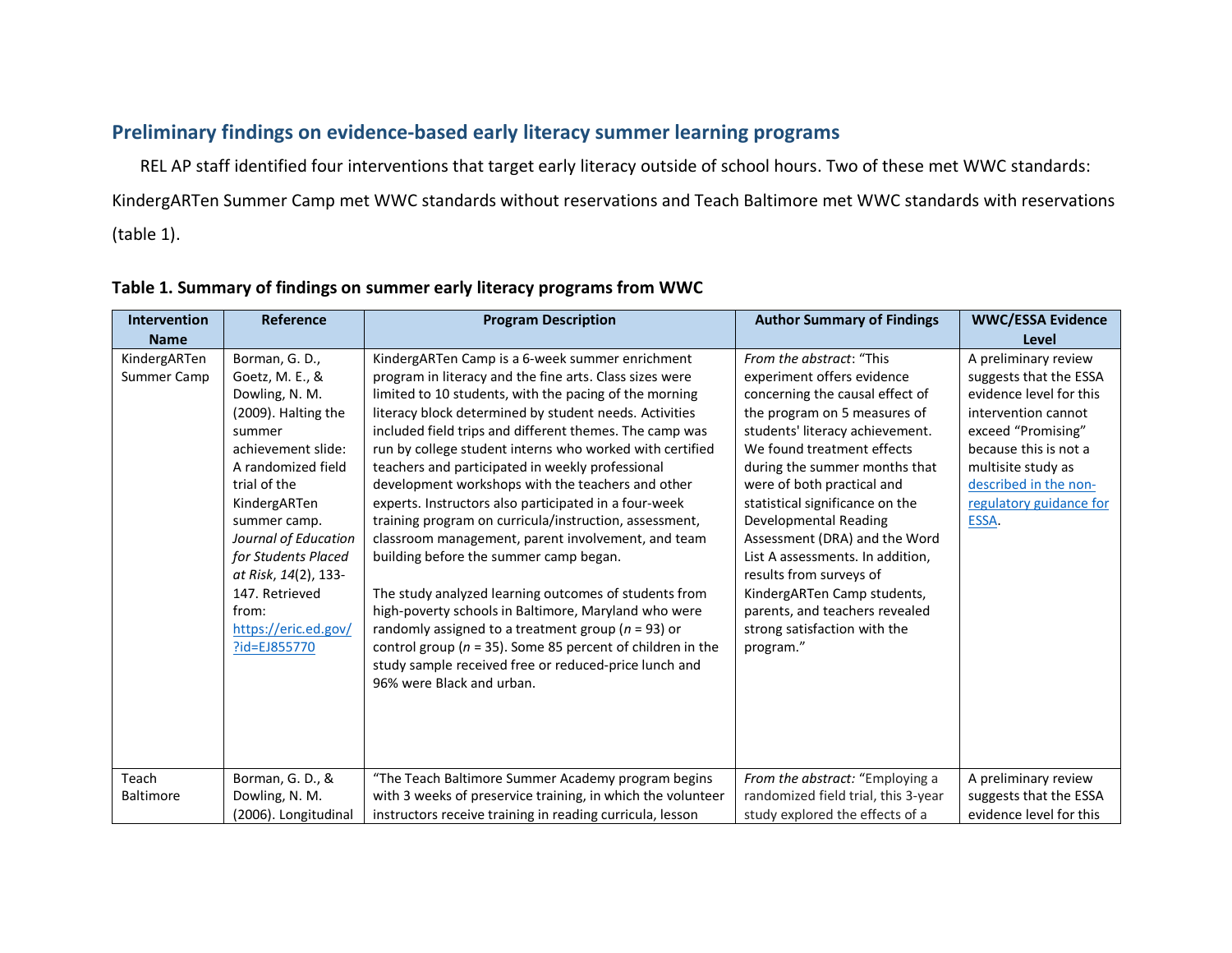| achievement effects<br>planning, and classroom management. Two days after<br>multiyear summer school<br>intervention cannot<br>of multiyear<br>training ends, the 7-week summer program begins. The<br>program in preventing the<br>exceed "Promising"<br>cumulative effect of summer<br>summer school:<br>Teach Baltimore day begins with a breakfast for all<br>because this is not a<br>Evidence from the<br>students. After breakfast, instructors provide 3 hours of<br>learning losses and promoting<br>multisite study as<br><b>Teach Baltimore</b><br>intensive reading and writing instruction. In addition to<br>longitudinal achievement<br>described in the non-<br>randomized field<br>using phonics-based instructional materials, Teach<br>growthMultilevel growth<br>regulatory guidance for<br>Baltimore instructors help students develop vocabulary<br>models revealed no intention-to-<br>ESSA.<br>trial. Educational<br>and reading comprehension skills through engaging read-<br>treat effects of assignment to the<br>Evaluation and<br>multiyear summer school<br>Policy Analysis,<br>aloud activities. At the conclusion of the morning session,<br>28(1), 25-48.<br>program. However, student<br>staff members serve lunch to all program participants.<br>Retrieved from:<br>After lunch, students participate in physical activities,<br>attendance patterns at the<br>hands-on math and science projects, and educational<br>https://eric.ed.gov<br>voluntary program were variable<br>games, and arts and crafts, and enrichment activities.<br>across the 3 years that the<br>/?id=EJ750483<br>intervention was offered.<br>Students also learn new skills and knowledge through<br>Maximum likelihood mixture<br>weekly field trips to museums and participation in cultural<br>events offered throughout the Baltimore community.<br>models, which estimated the<br>effects of the treatment for<br>Instructors integrate these outings with classroom<br>activities and help students extend their experiences<br>compliers, revealed statistically<br>significant effects on learning<br>beyond their classrooms and neighborhoodTeach<br>across all three literacy domains<br>Baltimore has three main goals: a) prevent summer<br>learning loss, thereby promoting the academic<br>tested for those students who<br>achievement of children from high-poverty communities,<br>attended the Summer Academy<br>with a particular emphasis on reading; b) transform<br>at an above average rate across<br>collegiate volunteerism into a focused and effective<br>two or more of the three<br>commitment; and c) create a successful prototype that<br>summers that it was offered.<br>can be replicated easily and cost-effective." (Borman &<br>Relative to their control-group<br>Dowling, 2006; p. 28-29).<br>counterparts, treatment<br>The sample for this study included 686 kindergarten and<br>compliers held advantages of 40%<br>first grade students from 10 high-poverty, urban schools in<br>to 50% of one grade level on the<br>Baltimore City.<br>final posttests."<br><b>Building</b><br>Chaplin, D., &<br>Building Educated Leaders for Life (BELL) program is "a<br>From the abstract: "The study<br>This study meets<br>Educated<br>summer program designed to improve academic skills,<br>found that children in the BELL<br>Capizzano, J. (2006).<br>ESSA's "Promising<br>Leaders for Life<br>Impacts of a<br>parental involvement, academic self-perceptions, and<br>treatment group gained about a<br>Evidence" level<br>(BELL)<br>summer learning<br>social behaviors among low-income children and families"<br>month's worth of reading skills<br>because it is a well-<br>more than their counterparts in<br>program: A random<br>(Chaplin & Capizzano, 2006, p. ii).<br>designed and well- | Intervention | Reference | <b>Program Description</b> | <b>Author Summary of Findings</b> | <b>WWC/ESSA Evidence</b> |
|------------------------------------------------------------------------------------------------------------------------------------------------------------------------------------------------------------------------------------------------------------------------------------------------------------------------------------------------------------------------------------------------------------------------------------------------------------------------------------------------------------------------------------------------------------------------------------------------------------------------------------------------------------------------------------------------------------------------------------------------------------------------------------------------------------------------------------------------------------------------------------------------------------------------------------------------------------------------------------------------------------------------------------------------------------------------------------------------------------------------------------------------------------------------------------------------------------------------------------------------------------------------------------------------------------------------------------------------------------------------------------------------------------------------------------------------------------------------------------------------------------------------------------------------------------------------------------------------------------------------------------------------------------------------------------------------------------------------------------------------------------------------------------------------------------------------------------------------------------------------------------------------------------------------------------------------------------------------------------------------------------------------------------------------------------------------------------------------------------------------------------------------------------------------------------------------------------------------------------------------------------------------------------------------------------------------------------------------------------------------------------------------------------------------------------------------------------------------------------------------------------------------------------------------------------------------------------------------------------------------------------------------------------------------------------------------------------------------------------------------------------------------------------------------------------------------------------------------------------------------------------------------------------------------------------------------------------------------------------------------------------------------------------------------------------------------------------------------------------------------------------------------------------------------------------------------------------------------------------------------------------------------------------------------------------------------------------------------------------------------------------------------------------------------------------------------------------------------------------------------------------------------------------------------------------------------------------------------------------------------------------------------------------------------------------------------------------------------------------------------------------------------------------------------------------------------------------------------------------|--------------|-----------|----------------------------|-----------------------------------|--------------------------|
|                                                                                                                                                                                                                                                                                                                                                                                                                                                                                                                                                                                                                                                                                                                                                                                                                                                                                                                                                                                                                                                                                                                                                                                                                                                                                                                                                                                                                                                                                                                                                                                                                                                                                                                                                                                                                                                                                                                                                                                                                                                                                                                                                                                                                                                                                                                                                                                                                                                                                                                                                                                                                                                                                                                                                                                                                                                                                                                                                                                                                                                                                                                                                                                                                                                                                                                                                                                                                                                                                                                                                                                                                                                                                                                                                                                                                                                            | <b>Name</b>  |           |                            |                                   | Level                    |
|                                                                                                                                                                                                                                                                                                                                                                                                                                                                                                                                                                                                                                                                                                                                                                                                                                                                                                                                                                                                                                                                                                                                                                                                                                                                                                                                                                                                                                                                                                                                                                                                                                                                                                                                                                                                                                                                                                                                                                                                                                                                                                                                                                                                                                                                                                                                                                                                                                                                                                                                                                                                                                                                                                                                                                                                                                                                                                                                                                                                                                                                                                                                                                                                                                                                                                                                                                                                                                                                                                                                                                                                                                                                                                                                                                                                                                                            |              |           |                            |                                   |                          |
|                                                                                                                                                                                                                                                                                                                                                                                                                                                                                                                                                                                                                                                                                                                                                                                                                                                                                                                                                                                                                                                                                                                                                                                                                                                                                                                                                                                                                                                                                                                                                                                                                                                                                                                                                                                                                                                                                                                                                                                                                                                                                                                                                                                                                                                                                                                                                                                                                                                                                                                                                                                                                                                                                                                                                                                                                                                                                                                                                                                                                                                                                                                                                                                                                                                                                                                                                                                                                                                                                                                                                                                                                                                                                                                                                                                                                                                            |              |           |                            |                                   |                          |
|                                                                                                                                                                                                                                                                                                                                                                                                                                                                                                                                                                                                                                                                                                                                                                                                                                                                                                                                                                                                                                                                                                                                                                                                                                                                                                                                                                                                                                                                                                                                                                                                                                                                                                                                                                                                                                                                                                                                                                                                                                                                                                                                                                                                                                                                                                                                                                                                                                                                                                                                                                                                                                                                                                                                                                                                                                                                                                                                                                                                                                                                                                                                                                                                                                                                                                                                                                                                                                                                                                                                                                                                                                                                                                                                                                                                                                                            |              |           |                            |                                   |                          |
|                                                                                                                                                                                                                                                                                                                                                                                                                                                                                                                                                                                                                                                                                                                                                                                                                                                                                                                                                                                                                                                                                                                                                                                                                                                                                                                                                                                                                                                                                                                                                                                                                                                                                                                                                                                                                                                                                                                                                                                                                                                                                                                                                                                                                                                                                                                                                                                                                                                                                                                                                                                                                                                                                                                                                                                                                                                                                                                                                                                                                                                                                                                                                                                                                                                                                                                                                                                                                                                                                                                                                                                                                                                                                                                                                                                                                                                            |              |           |                            |                                   |                          |
|                                                                                                                                                                                                                                                                                                                                                                                                                                                                                                                                                                                                                                                                                                                                                                                                                                                                                                                                                                                                                                                                                                                                                                                                                                                                                                                                                                                                                                                                                                                                                                                                                                                                                                                                                                                                                                                                                                                                                                                                                                                                                                                                                                                                                                                                                                                                                                                                                                                                                                                                                                                                                                                                                                                                                                                                                                                                                                                                                                                                                                                                                                                                                                                                                                                                                                                                                                                                                                                                                                                                                                                                                                                                                                                                                                                                                                                            |              |           |                            |                                   |                          |
|                                                                                                                                                                                                                                                                                                                                                                                                                                                                                                                                                                                                                                                                                                                                                                                                                                                                                                                                                                                                                                                                                                                                                                                                                                                                                                                                                                                                                                                                                                                                                                                                                                                                                                                                                                                                                                                                                                                                                                                                                                                                                                                                                                                                                                                                                                                                                                                                                                                                                                                                                                                                                                                                                                                                                                                                                                                                                                                                                                                                                                                                                                                                                                                                                                                                                                                                                                                                                                                                                                                                                                                                                                                                                                                                                                                                                                                            |              |           |                            |                                   |                          |
|                                                                                                                                                                                                                                                                                                                                                                                                                                                                                                                                                                                                                                                                                                                                                                                                                                                                                                                                                                                                                                                                                                                                                                                                                                                                                                                                                                                                                                                                                                                                                                                                                                                                                                                                                                                                                                                                                                                                                                                                                                                                                                                                                                                                                                                                                                                                                                                                                                                                                                                                                                                                                                                                                                                                                                                                                                                                                                                                                                                                                                                                                                                                                                                                                                                                                                                                                                                                                                                                                                                                                                                                                                                                                                                                                                                                                                                            |              |           |                            |                                   |                          |
|                                                                                                                                                                                                                                                                                                                                                                                                                                                                                                                                                                                                                                                                                                                                                                                                                                                                                                                                                                                                                                                                                                                                                                                                                                                                                                                                                                                                                                                                                                                                                                                                                                                                                                                                                                                                                                                                                                                                                                                                                                                                                                                                                                                                                                                                                                                                                                                                                                                                                                                                                                                                                                                                                                                                                                                                                                                                                                                                                                                                                                                                                                                                                                                                                                                                                                                                                                                                                                                                                                                                                                                                                                                                                                                                                                                                                                                            |              |           |                            |                                   |                          |
|                                                                                                                                                                                                                                                                                                                                                                                                                                                                                                                                                                                                                                                                                                                                                                                                                                                                                                                                                                                                                                                                                                                                                                                                                                                                                                                                                                                                                                                                                                                                                                                                                                                                                                                                                                                                                                                                                                                                                                                                                                                                                                                                                                                                                                                                                                                                                                                                                                                                                                                                                                                                                                                                                                                                                                                                                                                                                                                                                                                                                                                                                                                                                                                                                                                                                                                                                                                                                                                                                                                                                                                                                                                                                                                                                                                                                                                            |              |           |                            |                                   |                          |
|                                                                                                                                                                                                                                                                                                                                                                                                                                                                                                                                                                                                                                                                                                                                                                                                                                                                                                                                                                                                                                                                                                                                                                                                                                                                                                                                                                                                                                                                                                                                                                                                                                                                                                                                                                                                                                                                                                                                                                                                                                                                                                                                                                                                                                                                                                                                                                                                                                                                                                                                                                                                                                                                                                                                                                                                                                                                                                                                                                                                                                                                                                                                                                                                                                                                                                                                                                                                                                                                                                                                                                                                                                                                                                                                                                                                                                                            |              |           |                            |                                   |                          |
|                                                                                                                                                                                                                                                                                                                                                                                                                                                                                                                                                                                                                                                                                                                                                                                                                                                                                                                                                                                                                                                                                                                                                                                                                                                                                                                                                                                                                                                                                                                                                                                                                                                                                                                                                                                                                                                                                                                                                                                                                                                                                                                                                                                                                                                                                                                                                                                                                                                                                                                                                                                                                                                                                                                                                                                                                                                                                                                                                                                                                                                                                                                                                                                                                                                                                                                                                                                                                                                                                                                                                                                                                                                                                                                                                                                                                                                            |              |           |                            |                                   |                          |
|                                                                                                                                                                                                                                                                                                                                                                                                                                                                                                                                                                                                                                                                                                                                                                                                                                                                                                                                                                                                                                                                                                                                                                                                                                                                                                                                                                                                                                                                                                                                                                                                                                                                                                                                                                                                                                                                                                                                                                                                                                                                                                                                                                                                                                                                                                                                                                                                                                                                                                                                                                                                                                                                                                                                                                                                                                                                                                                                                                                                                                                                                                                                                                                                                                                                                                                                                                                                                                                                                                                                                                                                                                                                                                                                                                                                                                                            |              |           |                            |                                   |                          |
|                                                                                                                                                                                                                                                                                                                                                                                                                                                                                                                                                                                                                                                                                                                                                                                                                                                                                                                                                                                                                                                                                                                                                                                                                                                                                                                                                                                                                                                                                                                                                                                                                                                                                                                                                                                                                                                                                                                                                                                                                                                                                                                                                                                                                                                                                                                                                                                                                                                                                                                                                                                                                                                                                                                                                                                                                                                                                                                                                                                                                                                                                                                                                                                                                                                                                                                                                                                                                                                                                                                                                                                                                                                                                                                                                                                                                                                            |              |           |                            |                                   |                          |
|                                                                                                                                                                                                                                                                                                                                                                                                                                                                                                                                                                                                                                                                                                                                                                                                                                                                                                                                                                                                                                                                                                                                                                                                                                                                                                                                                                                                                                                                                                                                                                                                                                                                                                                                                                                                                                                                                                                                                                                                                                                                                                                                                                                                                                                                                                                                                                                                                                                                                                                                                                                                                                                                                                                                                                                                                                                                                                                                                                                                                                                                                                                                                                                                                                                                                                                                                                                                                                                                                                                                                                                                                                                                                                                                                                                                                                                            |              |           |                            |                                   |                          |
|                                                                                                                                                                                                                                                                                                                                                                                                                                                                                                                                                                                                                                                                                                                                                                                                                                                                                                                                                                                                                                                                                                                                                                                                                                                                                                                                                                                                                                                                                                                                                                                                                                                                                                                                                                                                                                                                                                                                                                                                                                                                                                                                                                                                                                                                                                                                                                                                                                                                                                                                                                                                                                                                                                                                                                                                                                                                                                                                                                                                                                                                                                                                                                                                                                                                                                                                                                                                                                                                                                                                                                                                                                                                                                                                                                                                                                                            |              |           |                            |                                   |                          |
|                                                                                                                                                                                                                                                                                                                                                                                                                                                                                                                                                                                                                                                                                                                                                                                                                                                                                                                                                                                                                                                                                                                                                                                                                                                                                                                                                                                                                                                                                                                                                                                                                                                                                                                                                                                                                                                                                                                                                                                                                                                                                                                                                                                                                                                                                                                                                                                                                                                                                                                                                                                                                                                                                                                                                                                                                                                                                                                                                                                                                                                                                                                                                                                                                                                                                                                                                                                                                                                                                                                                                                                                                                                                                                                                                                                                                                                            |              |           |                            |                                   |                          |
|                                                                                                                                                                                                                                                                                                                                                                                                                                                                                                                                                                                                                                                                                                                                                                                                                                                                                                                                                                                                                                                                                                                                                                                                                                                                                                                                                                                                                                                                                                                                                                                                                                                                                                                                                                                                                                                                                                                                                                                                                                                                                                                                                                                                                                                                                                                                                                                                                                                                                                                                                                                                                                                                                                                                                                                                                                                                                                                                                                                                                                                                                                                                                                                                                                                                                                                                                                                                                                                                                                                                                                                                                                                                                                                                                                                                                                                            |              |           |                            |                                   |                          |
|                                                                                                                                                                                                                                                                                                                                                                                                                                                                                                                                                                                                                                                                                                                                                                                                                                                                                                                                                                                                                                                                                                                                                                                                                                                                                                                                                                                                                                                                                                                                                                                                                                                                                                                                                                                                                                                                                                                                                                                                                                                                                                                                                                                                                                                                                                                                                                                                                                                                                                                                                                                                                                                                                                                                                                                                                                                                                                                                                                                                                                                                                                                                                                                                                                                                                                                                                                                                                                                                                                                                                                                                                                                                                                                                                                                                                                                            |              |           |                            |                                   |                          |
|                                                                                                                                                                                                                                                                                                                                                                                                                                                                                                                                                                                                                                                                                                                                                                                                                                                                                                                                                                                                                                                                                                                                                                                                                                                                                                                                                                                                                                                                                                                                                                                                                                                                                                                                                                                                                                                                                                                                                                                                                                                                                                                                                                                                                                                                                                                                                                                                                                                                                                                                                                                                                                                                                                                                                                                                                                                                                                                                                                                                                                                                                                                                                                                                                                                                                                                                                                                                                                                                                                                                                                                                                                                                                                                                                                                                                                                            |              |           |                            |                                   |                          |
|                                                                                                                                                                                                                                                                                                                                                                                                                                                                                                                                                                                                                                                                                                                                                                                                                                                                                                                                                                                                                                                                                                                                                                                                                                                                                                                                                                                                                                                                                                                                                                                                                                                                                                                                                                                                                                                                                                                                                                                                                                                                                                                                                                                                                                                                                                                                                                                                                                                                                                                                                                                                                                                                                                                                                                                                                                                                                                                                                                                                                                                                                                                                                                                                                                                                                                                                                                                                                                                                                                                                                                                                                                                                                                                                                                                                                                                            |              |           |                            |                                   |                          |
|                                                                                                                                                                                                                                                                                                                                                                                                                                                                                                                                                                                                                                                                                                                                                                                                                                                                                                                                                                                                                                                                                                                                                                                                                                                                                                                                                                                                                                                                                                                                                                                                                                                                                                                                                                                                                                                                                                                                                                                                                                                                                                                                                                                                                                                                                                                                                                                                                                                                                                                                                                                                                                                                                                                                                                                                                                                                                                                                                                                                                                                                                                                                                                                                                                                                                                                                                                                                                                                                                                                                                                                                                                                                                                                                                                                                                                                            |              |           |                            |                                   |                          |
|                                                                                                                                                                                                                                                                                                                                                                                                                                                                                                                                                                                                                                                                                                                                                                                                                                                                                                                                                                                                                                                                                                                                                                                                                                                                                                                                                                                                                                                                                                                                                                                                                                                                                                                                                                                                                                                                                                                                                                                                                                                                                                                                                                                                                                                                                                                                                                                                                                                                                                                                                                                                                                                                                                                                                                                                                                                                                                                                                                                                                                                                                                                                                                                                                                                                                                                                                                                                                                                                                                                                                                                                                                                                                                                                                                                                                                                            |              |           |                            |                                   |                          |
|                                                                                                                                                                                                                                                                                                                                                                                                                                                                                                                                                                                                                                                                                                                                                                                                                                                                                                                                                                                                                                                                                                                                                                                                                                                                                                                                                                                                                                                                                                                                                                                                                                                                                                                                                                                                                                                                                                                                                                                                                                                                                                                                                                                                                                                                                                                                                                                                                                                                                                                                                                                                                                                                                                                                                                                                                                                                                                                                                                                                                                                                                                                                                                                                                                                                                                                                                                                                                                                                                                                                                                                                                                                                                                                                                                                                                                                            |              |           |                            |                                   |                          |
|                                                                                                                                                                                                                                                                                                                                                                                                                                                                                                                                                                                                                                                                                                                                                                                                                                                                                                                                                                                                                                                                                                                                                                                                                                                                                                                                                                                                                                                                                                                                                                                                                                                                                                                                                                                                                                                                                                                                                                                                                                                                                                                                                                                                                                                                                                                                                                                                                                                                                                                                                                                                                                                                                                                                                                                                                                                                                                                                                                                                                                                                                                                                                                                                                                                                                                                                                                                                                                                                                                                                                                                                                                                                                                                                                                                                                                                            |              |           |                            |                                   |                          |
|                                                                                                                                                                                                                                                                                                                                                                                                                                                                                                                                                                                                                                                                                                                                                                                                                                                                                                                                                                                                                                                                                                                                                                                                                                                                                                                                                                                                                                                                                                                                                                                                                                                                                                                                                                                                                                                                                                                                                                                                                                                                                                                                                                                                                                                                                                                                                                                                                                                                                                                                                                                                                                                                                                                                                                                                                                                                                                                                                                                                                                                                                                                                                                                                                                                                                                                                                                                                                                                                                                                                                                                                                                                                                                                                                                                                                                                            |              |           |                            |                                   |                          |
|                                                                                                                                                                                                                                                                                                                                                                                                                                                                                                                                                                                                                                                                                                                                                                                                                                                                                                                                                                                                                                                                                                                                                                                                                                                                                                                                                                                                                                                                                                                                                                                                                                                                                                                                                                                                                                                                                                                                                                                                                                                                                                                                                                                                                                                                                                                                                                                                                                                                                                                                                                                                                                                                                                                                                                                                                                                                                                                                                                                                                                                                                                                                                                                                                                                                                                                                                                                                                                                                                                                                                                                                                                                                                                                                                                                                                                                            |              |           |                            |                                   |                          |
|                                                                                                                                                                                                                                                                                                                                                                                                                                                                                                                                                                                                                                                                                                                                                                                                                                                                                                                                                                                                                                                                                                                                                                                                                                                                                                                                                                                                                                                                                                                                                                                                                                                                                                                                                                                                                                                                                                                                                                                                                                                                                                                                                                                                                                                                                                                                                                                                                                                                                                                                                                                                                                                                                                                                                                                                                                                                                                                                                                                                                                                                                                                                                                                                                                                                                                                                                                                                                                                                                                                                                                                                                                                                                                                                                                                                                                                            |              |           |                            |                                   |                          |
|                                                                                                                                                                                                                                                                                                                                                                                                                                                                                                                                                                                                                                                                                                                                                                                                                                                                                                                                                                                                                                                                                                                                                                                                                                                                                                                                                                                                                                                                                                                                                                                                                                                                                                                                                                                                                                                                                                                                                                                                                                                                                                                                                                                                                                                                                                                                                                                                                                                                                                                                                                                                                                                                                                                                                                                                                                                                                                                                                                                                                                                                                                                                                                                                                                                                                                                                                                                                                                                                                                                                                                                                                                                                                                                                                                                                                                                            |              |           |                            |                                   |                          |
|                                                                                                                                                                                                                                                                                                                                                                                                                                                                                                                                                                                                                                                                                                                                                                                                                                                                                                                                                                                                                                                                                                                                                                                                                                                                                                                                                                                                                                                                                                                                                                                                                                                                                                                                                                                                                                                                                                                                                                                                                                                                                                                                                                                                                                                                                                                                                                                                                                                                                                                                                                                                                                                                                                                                                                                                                                                                                                                                                                                                                                                                                                                                                                                                                                                                                                                                                                                                                                                                                                                                                                                                                                                                                                                                                                                                                                                            |              |           |                            |                                   |                          |
|                                                                                                                                                                                                                                                                                                                                                                                                                                                                                                                                                                                                                                                                                                                                                                                                                                                                                                                                                                                                                                                                                                                                                                                                                                                                                                                                                                                                                                                                                                                                                                                                                                                                                                                                                                                                                                                                                                                                                                                                                                                                                                                                                                                                                                                                                                                                                                                                                                                                                                                                                                                                                                                                                                                                                                                                                                                                                                                                                                                                                                                                                                                                                                                                                                                                                                                                                                                                                                                                                                                                                                                                                                                                                                                                                                                                                                                            |              |           |                            |                                   |                          |
|                                                                                                                                                                                                                                                                                                                                                                                                                                                                                                                                                                                                                                                                                                                                                                                                                                                                                                                                                                                                                                                                                                                                                                                                                                                                                                                                                                                                                                                                                                                                                                                                                                                                                                                                                                                                                                                                                                                                                                                                                                                                                                                                                                                                                                                                                                                                                                                                                                                                                                                                                                                                                                                                                                                                                                                                                                                                                                                                                                                                                                                                                                                                                                                                                                                                                                                                                                                                                                                                                                                                                                                                                                                                                                                                                                                                                                                            |              |           |                            |                                   |                          |
|                                                                                                                                                                                                                                                                                                                                                                                                                                                                                                                                                                                                                                                                                                                                                                                                                                                                                                                                                                                                                                                                                                                                                                                                                                                                                                                                                                                                                                                                                                                                                                                                                                                                                                                                                                                                                                                                                                                                                                                                                                                                                                                                                                                                                                                                                                                                                                                                                                                                                                                                                                                                                                                                                                                                                                                                                                                                                                                                                                                                                                                                                                                                                                                                                                                                                                                                                                                                                                                                                                                                                                                                                                                                                                                                                                                                                                                            |              |           |                            |                                   |                          |
|                                                                                                                                                                                                                                                                                                                                                                                                                                                                                                                                                                                                                                                                                                                                                                                                                                                                                                                                                                                                                                                                                                                                                                                                                                                                                                                                                                                                                                                                                                                                                                                                                                                                                                                                                                                                                                                                                                                                                                                                                                                                                                                                                                                                                                                                                                                                                                                                                                                                                                                                                                                                                                                                                                                                                                                                                                                                                                                                                                                                                                                                                                                                                                                                                                                                                                                                                                                                                                                                                                                                                                                                                                                                                                                                                                                                                                                            |              |           |                            |                                   |                          |
|                                                                                                                                                                                                                                                                                                                                                                                                                                                                                                                                                                                                                                                                                                                                                                                                                                                                                                                                                                                                                                                                                                                                                                                                                                                                                                                                                                                                                                                                                                                                                                                                                                                                                                                                                                                                                                                                                                                                                                                                                                                                                                                                                                                                                                                                                                                                                                                                                                                                                                                                                                                                                                                                                                                                                                                                                                                                                                                                                                                                                                                                                                                                                                                                                                                                                                                                                                                                                                                                                                                                                                                                                                                                                                                                                                                                                                                            |              |           |                            |                                   |                          |
|                                                                                                                                                                                                                                                                                                                                                                                                                                                                                                                                                                                                                                                                                                                                                                                                                                                                                                                                                                                                                                                                                                                                                                                                                                                                                                                                                                                                                                                                                                                                                                                                                                                                                                                                                                                                                                                                                                                                                                                                                                                                                                                                                                                                                                                                                                                                                                                                                                                                                                                                                                                                                                                                                                                                                                                                                                                                                                                                                                                                                                                                                                                                                                                                                                                                                                                                                                                                                                                                                                                                                                                                                                                                                                                                                                                                                                                            |              |           |                            |                                   |                          |
|                                                                                                                                                                                                                                                                                                                                                                                                                                                                                                                                                                                                                                                                                                                                                                                                                                                                                                                                                                                                                                                                                                                                                                                                                                                                                                                                                                                                                                                                                                                                                                                                                                                                                                                                                                                                                                                                                                                                                                                                                                                                                                                                                                                                                                                                                                                                                                                                                                                                                                                                                                                                                                                                                                                                                                                                                                                                                                                                                                                                                                                                                                                                                                                                                                                                                                                                                                                                                                                                                                                                                                                                                                                                                                                                                                                                                                                            |              |           |                            |                                   |                          |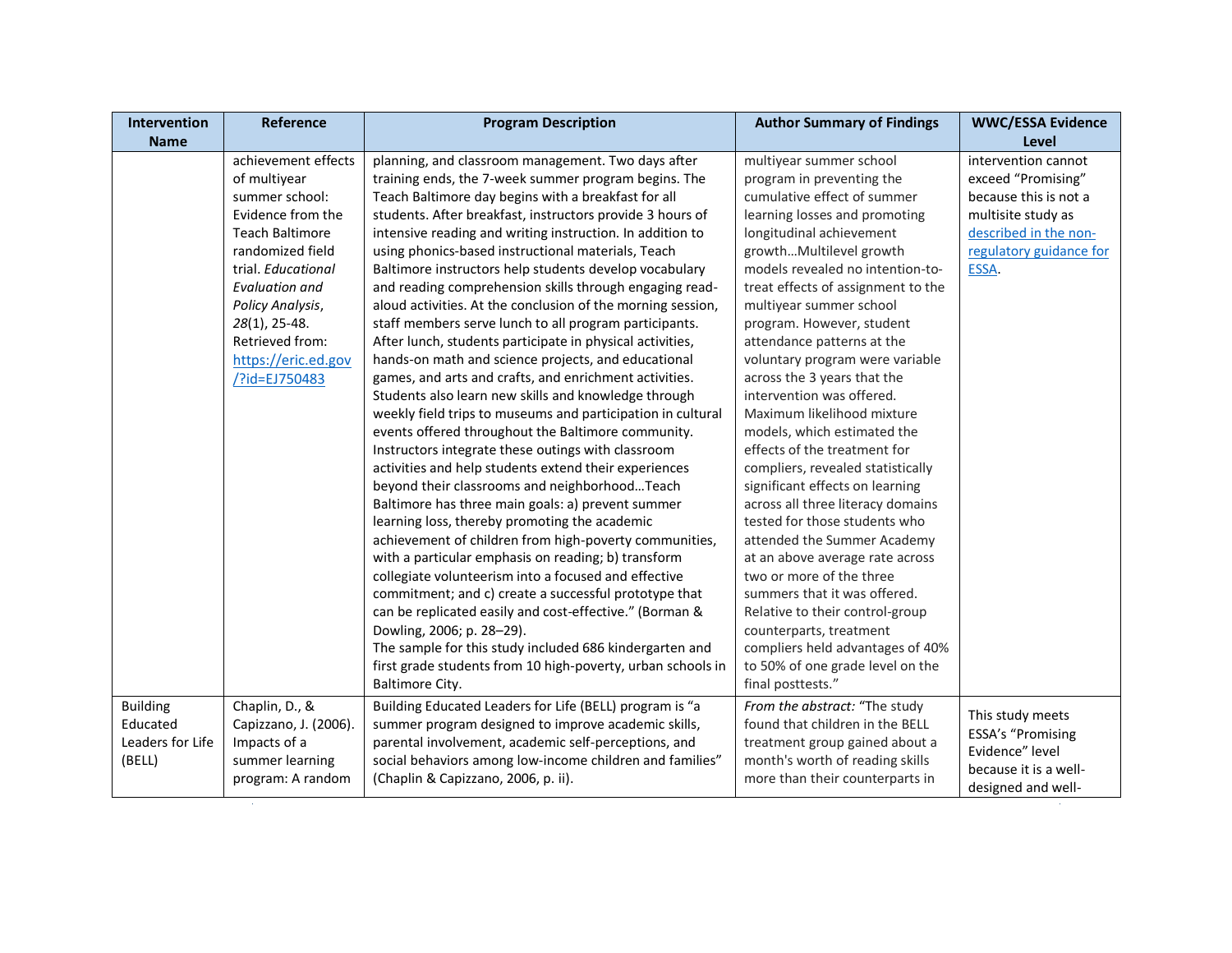| Intervention                          | <b>Reference</b>                                                                                                                                                             | <b>Program Description</b>                                                                                                                                                                                                                                                                                                                                                                                                                                                                                                                                                                                                                                                                                                                                                                                                                                                                                                                                                                                                                                                                                                                                                                                                                                                                                                                                                                                                                                                                                                                                                                                                                                                                  | <b>Author Summary of Findings</b>                                                                                                                                                                                                                                                                                                                | <b>WWC/ESSA Evidence</b>                                                                                                                                                                                                                                                                                                                                                                                                                                                                                                                                            |
|---------------------------------------|------------------------------------------------------------------------------------------------------------------------------------------------------------------------------|---------------------------------------------------------------------------------------------------------------------------------------------------------------------------------------------------------------------------------------------------------------------------------------------------------------------------------------------------------------------------------------------------------------------------------------------------------------------------------------------------------------------------------------------------------------------------------------------------------------------------------------------------------------------------------------------------------------------------------------------------------------------------------------------------------------------------------------------------------------------------------------------------------------------------------------------------------------------------------------------------------------------------------------------------------------------------------------------------------------------------------------------------------------------------------------------------------------------------------------------------------------------------------------------------------------------------------------------------------------------------------------------------------------------------------------------------------------------------------------------------------------------------------------------------------------------------------------------------------------------------------------------------------------------------------------------|--------------------------------------------------------------------------------------------------------------------------------------------------------------------------------------------------------------------------------------------------------------------------------------------------------------------------------------------------|---------------------------------------------------------------------------------------------------------------------------------------------------------------------------------------------------------------------------------------------------------------------------------------------------------------------------------------------------------------------------------------------------------------------------------------------------------------------------------------------------------------------------------------------------------------------|
| <b>Name</b>                           |                                                                                                                                                                              |                                                                                                                                                                                                                                                                                                                                                                                                                                                                                                                                                                                                                                                                                                                                                                                                                                                                                                                                                                                                                                                                                                                                                                                                                                                                                                                                                                                                                                                                                                                                                                                                                                                                                             |                                                                                                                                                                                                                                                                                                                                                  | <b>Level</b>                                                                                                                                                                                                                                                                                                                                                                                                                                                                                                                                                        |
|                                       | assignment study of<br><b>Building Educated</b><br>Leaders for Life<br>(BELL). Washington<br>DC: Urban Institute.<br>Retrieved from:<br>https://eric.ed.gov/<br>?id=ED493056 | "For academic activities, students are clustered in groups<br>of approximately 15 children with each cluster taught by 1<br>teacher (usually a regular teacher from the public school<br>system) and one experienced teaching assistant (generally<br>an Americorps volunteer or college student). Each week<br>students receive approximately eight hours of literacy<br>instruction (two hours per day, four days a week), four<br>hours of math instruction (one hour a day, four days per<br>week) and 6.5 hours of community time (0.5 hours, four<br>days a week and a Friday 1/2 day field trip). In addition,<br>every Friday students attend a speaker series where they<br>hear from and ask questions of prominent citizens in their<br>community" (p. 4)<br>"In 2005, BELL based its literacy intervention on a new<br>curriculum-Summer Success: Reading-published by<br>Houghton Mifflin. Additionally, to ensure that their<br>program continued to provide a culturally relevant<br>learning experience and assisted in developing social skills<br>and values, they continued to use the multicultural<br>literature they used with the VLF [Voices for Love and<br>Freedom] curriculum. BELL's 2005 literacy approach also<br>included phonics instruction aligned to the<br>recommendations of the National Reading Panel." (p. 5)<br>In this study, all students entering grades 1-7 at five sites<br>in Boston, New York City, and Washington, DC, were<br>eligible to apply for the BELL summer program, but the<br>program focuses its recruiting efforts on low-income<br>minority students who are academically challenged and<br>not receiving special education. | the comparison group during the<br>summer. This is a modest, yet<br>notable increase in reading skills<br>for a six-week program. The study<br>also found evidence of positive<br>impacts on the degree to which<br>parents encouraged their children<br>to read. No impacts were found<br>on academic-self perceptions or<br>social behaviors." | implemented<br>correlational study with<br>statistical controls for<br>selection bias. The<br>authors report<br>statistically significant<br>positive effects on<br>reading and no<br>significant negative<br>effects. The study does<br>not meet WWC version<br>3.0 standards because<br>the outcomes data in<br>the randomized control<br>trial (RCT) that does<br>were not collected in<br>the same manner for<br>both intervention and<br>comparison groups.<br>See attached evidence<br>template for additional<br>information on the<br>ESSA evidence rating. |
| Children's<br>Defense Fund<br>Freedom | Philliber Research<br>Associates (2008).<br>Evaluation of the                                                                                                                | "The Kansas City CDF Freedom Schools® Initiative<br>provides a six-week summer program for young people                                                                                                                                                                                                                                                                                                                                                                                                                                                                                                                                                                                                                                                                                                                                                                                                                                                                                                                                                                                                                                                                                                                                                                                                                                                                                                                                                                                                                                                                                                                                                                                     | "Reading abilities of Kansas City<br>CDF Freedom Schools scholars<br>significantly improved over the                                                                                                                                                                                                                                             | This study does not<br>meet WWC version 2.0<br>standards. Additional                                                                                                                                                                                                                                                                                                                                                                                                                                                                                                |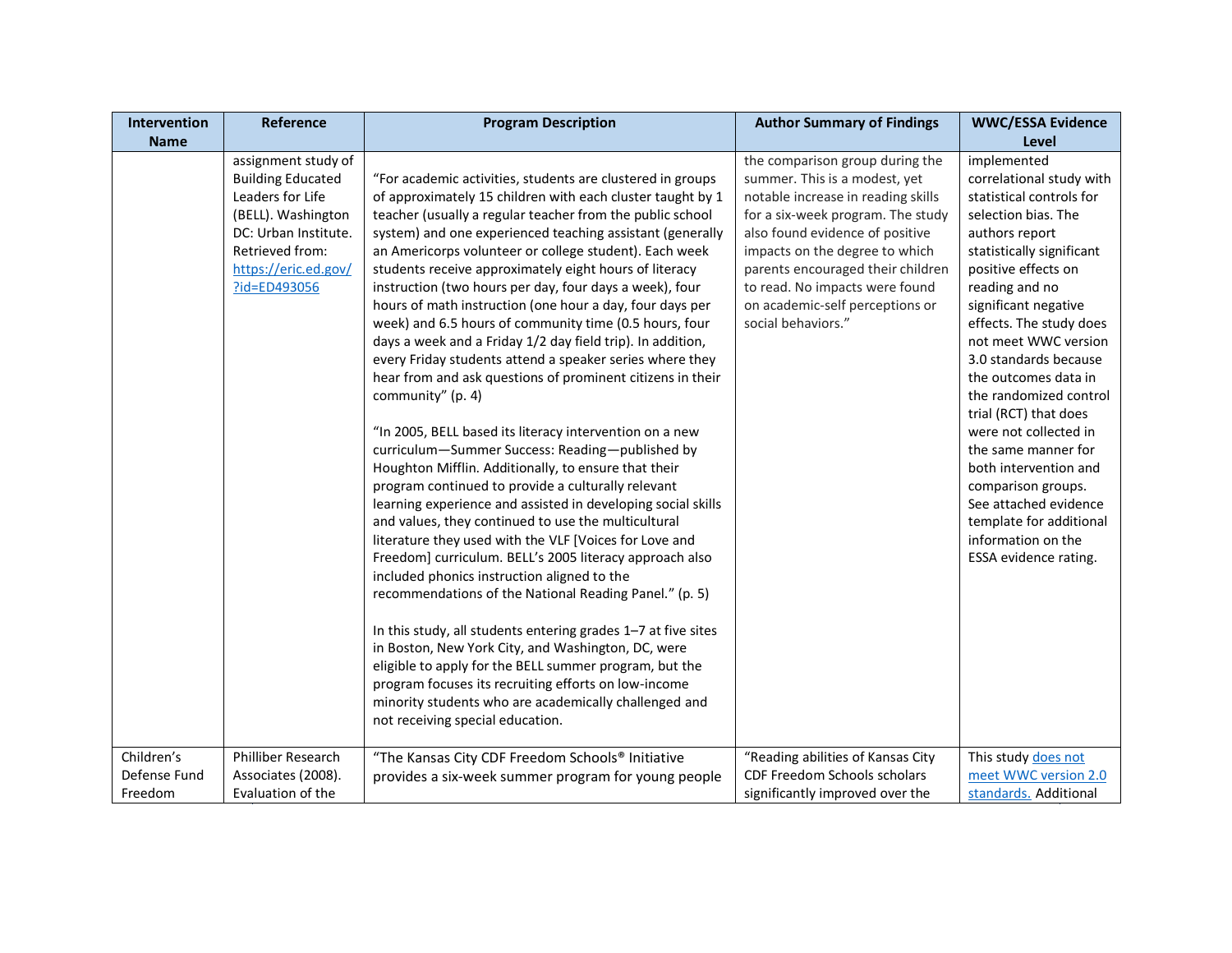| <b>Intervention</b><br><b>Name</b> | Reference                                                                                                                                   | <b>Program Description</b>                                                                                                                                                                                                                                                                                                                                                                                                                                                                                                                                                                                                                                                                                                                                                                                                                                                                                                                                                                                                                                                                                                                                                                                                                                                             | <b>Author Summary of Findings</b>                                                                                                                                                                                                                                                                                                                                                                                                                                                                                                                                                                                                                                                                                                                                                                                                                                 | <b>WWC/ESSA Evidence</b><br>Level                                                                                                             |
|------------------------------------|---------------------------------------------------------------------------------------------------------------------------------------------|----------------------------------------------------------------------------------------------------------------------------------------------------------------------------------------------------------------------------------------------------------------------------------------------------------------------------------------------------------------------------------------------------------------------------------------------------------------------------------------------------------------------------------------------------------------------------------------------------------------------------------------------------------------------------------------------------------------------------------------------------------------------------------------------------------------------------------------------------------------------------------------------------------------------------------------------------------------------------------------------------------------------------------------------------------------------------------------------------------------------------------------------------------------------------------------------------------------------------------------------------------------------------------------|-------------------------------------------------------------------------------------------------------------------------------------------------------------------------------------------------------------------------------------------------------------------------------------------------------------------------------------------------------------------------------------------------------------------------------------------------------------------------------------------------------------------------------------------------------------------------------------------------------------------------------------------------------------------------------------------------------------------------------------------------------------------------------------------------------------------------------------------------------------------|-----------------------------------------------------------------------------------------------------------------------------------------------|
| Schools                            | Kansas City CDF<br>Freedom Schools<br>Initiative. Accord,<br>NY. Retrieved from<br>https://www.issuel<br>ab.org/resources/9<br>198/9198.pdf | in kindergarten through the eighth grade. The CDF<br>Freedom Schools program is designed to have a<br>positive impact on educational enrichment, cultural<br>appreciation, character development, parental support,<br>leadership, and community involvement" (Philliber<br>Research Associates, 2008, p. 1).<br>"Host organizations, usually churches, are responsible<br>for managing the schools. A Project Director oversees<br>each school and is the liaison between the school and<br>the host. Site Coordinators manage the daily operation<br>of the schools and supervise the college-aged interns<br>who work directly with the scholars.<br>Mornings in CDF Freedom Schools are dedicated to<br>reading enrichment. After breakfast, the scholars<br>gather for a half-hour of Harambee, the opening, which<br>includes the reading of a story often by an outside<br>member of the community. There are two sessions of<br>Integrated Reading using literature which has a strong<br>Afrocentric orientation. This, plus the learning activities<br>prepared by the interns, are designed to engage the<br>scholars and motivate them to want to read. The<br>morning ends with DEAR time (Drop Everything and<br>Read) when scholars read silently to themselves (p. 3). | summer. Reading abilities of<br>scholars improved more than<br>similar students not in the Kansas<br>City CDF Freedom Schools<br>program; the reading abilities of<br>students not enrolled in any<br>academic summer program<br>declined. Gains in reading were<br>greater for: older scholars in Level<br>III (sixth through eighth graders);<br>girls; scholars from lower income<br>families; scholars who attended<br>multiple years; and scholars<br>attending schools that<br>implemented the CDF Freedom<br>Schools model best. Parents<br>report that their children<br>demonstrate: greater love of<br>learning; greater appreciation of<br>their culture; greater conflict<br>resolution skills; greater<br>acceptance of responsibility; and<br>greater social adjustment. Parents<br>of comparison students do not<br>report similar growth" (p. 1). | reviews could<br>determine whether the<br>program meets ESSA's<br>"Promising Evidence"<br>or "Demonstrates a<br>Rationale" evidence<br>level. |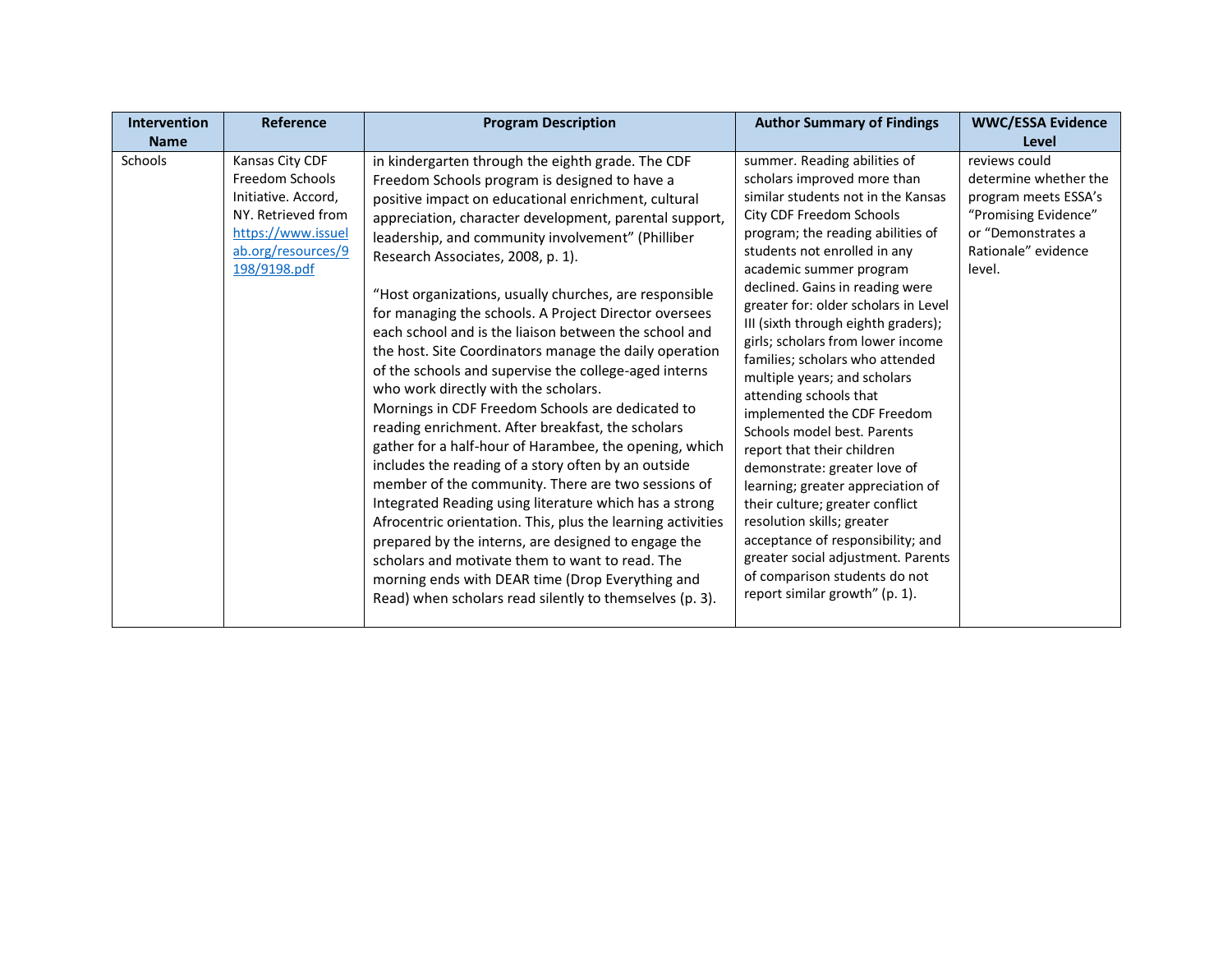#### **Additional resources**

REL AP staff identified two summary reports about summer learning and out-of-school programs that may be of interest to GCPS. Below are the summary report citations, abstracts, and excerpted findings about interventions focused on improving early literacy outcomes. Terzian, M., Moore, K.A., & Hamilton, K. (2009). *Effective and Promising Summer Learning Programs and Approaches for Economically-Disadvantaged Children and Youth*. Washington DC: Child Trends. Retrieved from [http://www.wallacefoundation.org/knowledge](http://www.wallacefoundation.org/knowledge-center/documents/effective-and-promising-summer-learning-programs.pdf)[center/documents/effective-and-promising-summer-learning-programs.pdf](http://www.wallacefoundation.org/knowledge-center/documents/effective-and-promising-summer-learning-programs.pdf)

• *From the abstract:* "This White Paper summarizes findings from an extensive literature review that was conducted to identify the most promising models and approaches for meeting the needs of low-income children, youth, and families during the summer months. Special attention is paid to summer learning programs that serve diverse, urban low-income children and youth. Data on program participation suggest that children and youth who would stand to benefit the most from summer learning programs (i.e., children and youth who are economically disadvantaged, have low school engagement, and/or exhibit problem behavior) are the least likely to participate. This paper focuses on summer learning programs, as opposed to recreational, wilderness, or child care programs. Summer schools that focus on remediation are also not reviewed. Five types of summer learning programs are reviewed: (1) Educational/Cognitive; (2) Youth Development; (3) Career Development; (4) Health and Fitness; and (5) Multi-element. Experimental and non-experimental studies, as well as informal evaluation reports and papers reporting practitioner insights, were reviewed to identify effective and promising summer learning practices. Program impacts from experimental evaluations were identified for outcomes ranging from math and reading achievement to an increased likelihood of employment. Drawing from a limited number of ten experimental evaluations, we found that reading achievement gains were achieved for a handful of programs, whereas math achievement was less often a program focus and impacts were less consistent. Few impacts were found on high school completion, college enrollment,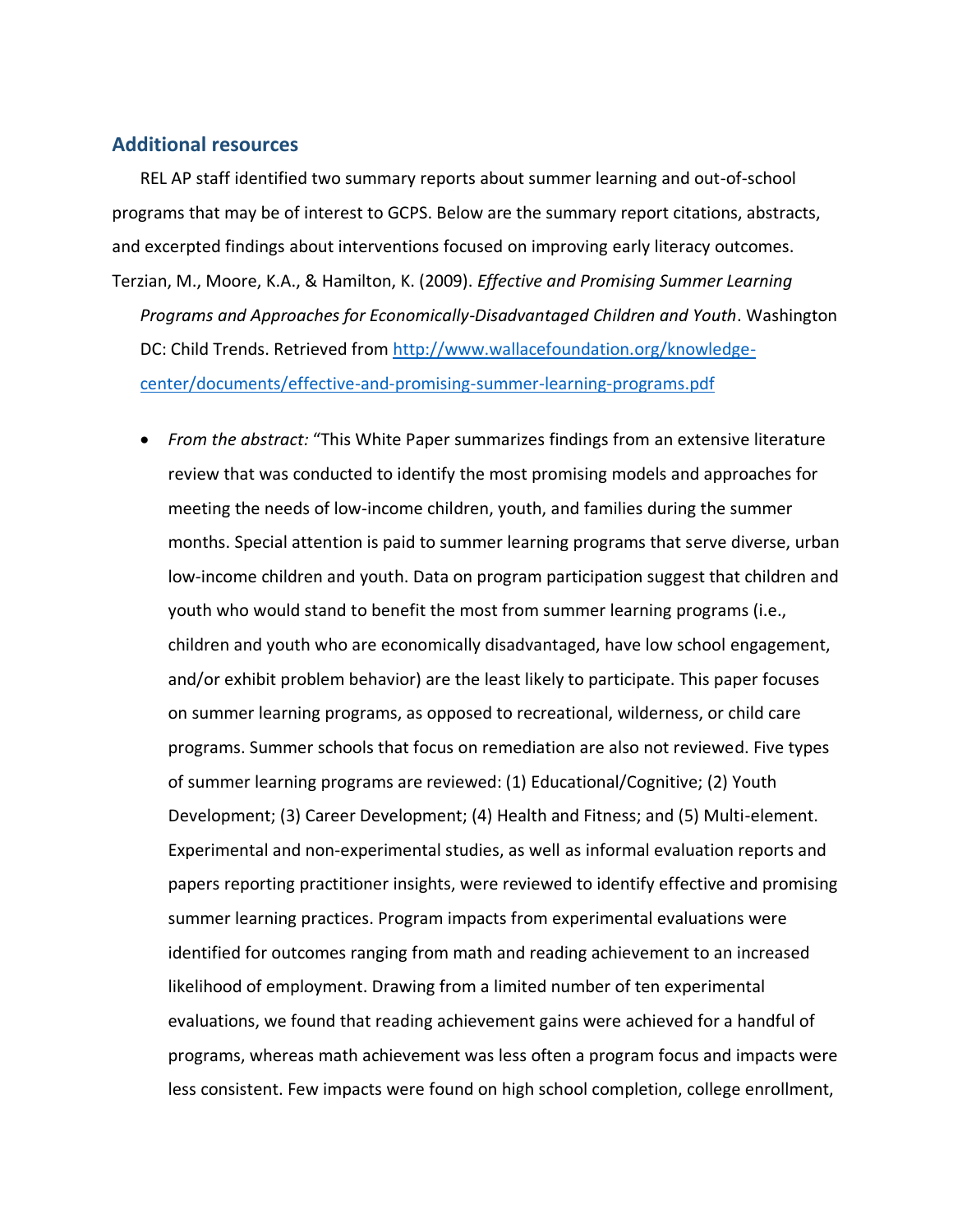and employment. Finally, a lack of evidence was found for youth development and health and fitness outcomes due to the fact that these outcomes were rarely, if ever, evaluated. Several recommendations for practice, research, and evaluation are presented. The literature reviewed, though limited, indicates that programs leading to academic improvement include the following characteristics: making learning fun, interactive, and hands-on, delivering academic content that complements curricular standards, hiring experienced and trained teachers, keeping class sizes small, and encouraging parents to teach children how to become better readers. For disadvantaged students, making programs affordable and accessible, involving parents, and involving the community appear to be aligned with best practices. A bibliography of summer learning and out-of-school time resources is provided."

• Findings particularly relevant for addressing GCPS' interests are provided in appendix B on page 35 and 37. Below is a summary of findings on summer early literacy programs adapted from Terzian et al. (2009) (table 2).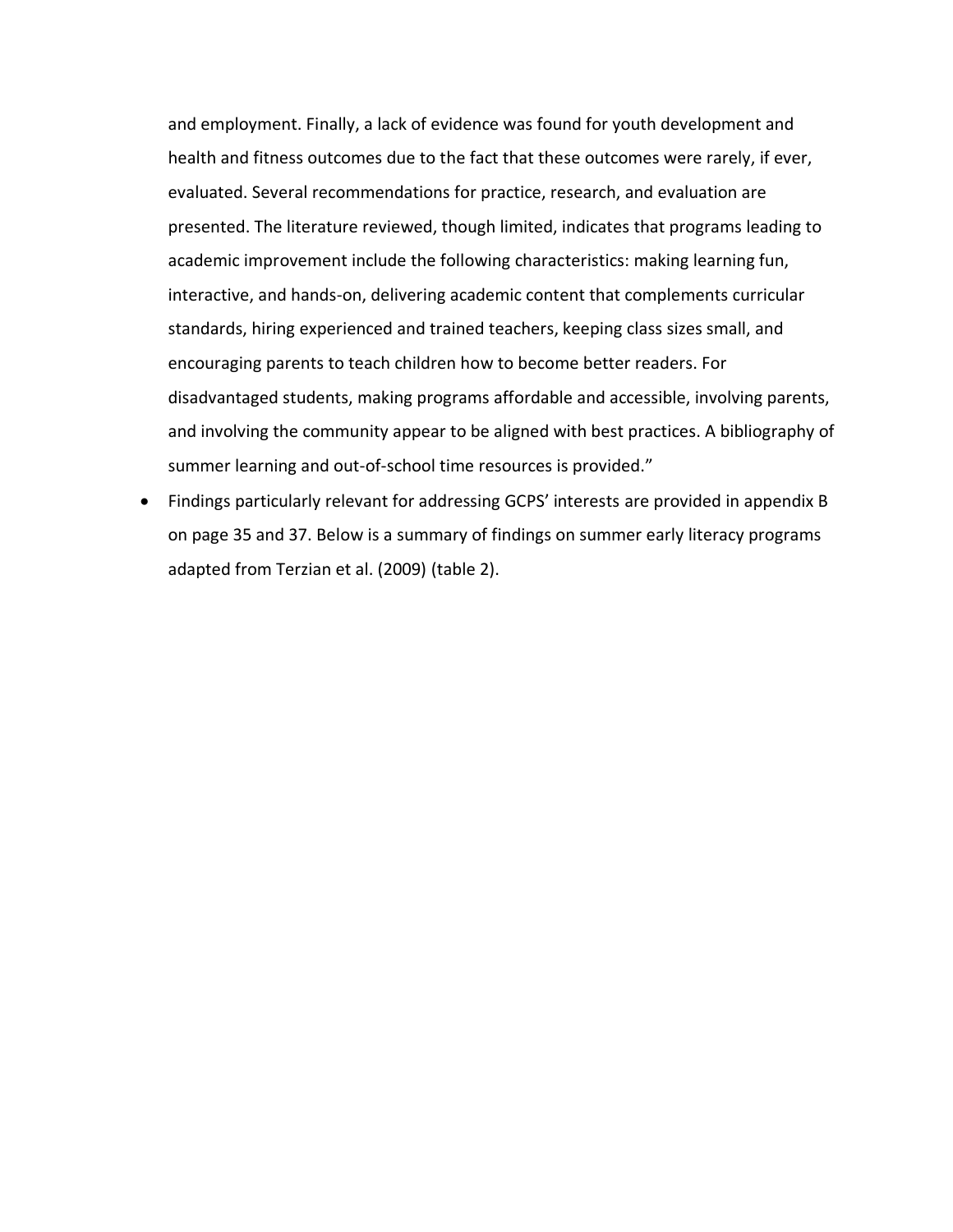|                                                 | <b>Read to Achieve</b><br><b>Summer Literacy Day</b><br>Camp                                                                                                                                                                                           | <b>Building Educated Leaders</b><br>for Life (BELL)                                                                                                                                                                                                | <b>Teach Baltimore</b>                                                                                                                                                                                                                                   | <b>Voluntary Summer</b><br><b>Reading Program</b>                                                                                                                                                                                            | <b>KindergARTen Summer</b><br>Camp                                                                                                                                                                             |
|-------------------------------------------------|--------------------------------------------------------------------------------------------------------------------------------------------------------------------------------------------------------------------------------------------------------|----------------------------------------------------------------------------------------------------------------------------------------------------------------------------------------------------------------------------------------------------|----------------------------------------------------------------------------------------------------------------------------------------------------------------------------------------------------------------------------------------------------------|----------------------------------------------------------------------------------------------------------------------------------------------------------------------------------------------------------------------------------------------|----------------------------------------------------------------------------------------------------------------------------------------------------------------------------------------------------------------|
| <b>Findings from WWC</b><br>Review, version 1.0 | Does not meet WWC<br>standards because reviewers<br>could not disaggregate it<br>from another intervention.                                                                                                                                            | This RCT does not meet<br>WWC standards.<br>(also see table 1 above)                                                                                                                                                                               | This study meets WWC<br>standards with<br>reservations.<br>(also see table 1 above)                                                                                                                                                                      | na                                                                                                                                                                                                                                           | This study meets WWC<br>standards without<br>reservations.<br>(also see table 1 above)                                                                                                                         |
| Reference                                       | Schacter & Jo (2005)                                                                                                                                                                                                                                   | Chaplin & Capizzano (2006)                                                                                                                                                                                                                         | Borman & Dowling (2006);<br>Borman, Overman,<br>Fairchild, Boulay, & Kaplan<br>(2004).                                                                                                                                                                   | Kim (2006)                                                                                                                                                                                                                                   | Borman et. al (2007)                                                                                                                                                                                           |
| Program goals                                   | To improve literacy skills -<br>reading comprehension,<br>decoding, and vocabulary.                                                                                                                                                                    | To improve academic<br>performance, self concept,<br>and social<br>skills.                                                                                                                                                                         | To prevent summer<br>learning loss and promote<br>academic<br>achievement.                                                                                                                                                                               | To improve reading<br>achievement scores.                                                                                                                                                                                                    | To boost reading<br>achievement among low-<br>income children.                                                                                                                                                 |
| <b>Target population</b>                        | Low-income children of<br>color exiting grade 1 (ages<br>$6 - 7$ )                                                                                                                                                                                     | Urban, low-income or low-<br>performing elementary<br>school children of color<br>$\frac{1}{7}$                                                                                                                                                    | Low-income students in<br>kindergarten and grade 1.                                                                                                                                                                                                      | Grade 4 volunteer<br>student participants in<br>10 schools.                                                                                                                                                                                  | Urban, low-income,<br>students exiting<br>kindergarten.                                                                                                                                                        |
| <b>Duration and</b><br>dosage                   | 7 weeks, 5 days per week,<br>from 8 am to 5<br>pm (315 hours)                                                                                                                                                                                          | 6 weeks, 5 days per week, 8<br>hours per day (240 hours)                                                                                                                                                                                           | 8 weeks, instruction<br>(including breakfast and<br>lunch times) lasts 6 hours<br>per day, 5 days per week<br>(240 hours)                                                                                                                                | 12-13 weeks. Dosage is<br>unknown because<br>children choose how<br>often to read books that<br>are mailed to them and<br>they may or may not<br>read the books that they<br>receive.                                                        | 6 weeks, 5 days per<br>week, 7.5 hours per day<br>(225 hours)                                                                                                                                                  |
| <b>Intervention</b><br>description              | Two hours per day devoted<br>to literacy<br>activities that teach<br>decoding, comprehension,<br>vocabulary, and writing skills<br>using the Open Court<br>curriculum. The rest of the<br>day includes<br>summer camp activities,<br>such as swimming, | Intervention components<br>are: (a) academic<br>instruction: two hours of<br>literacy and one hour of<br>math per day, four<br>days/week; (b) parent<br>involvement and<br>participation; (c) two<br>hours per day of<br>enrichment activities and | Three intensive hours of<br>instruction on reading and<br>writing through read<br>aloud/think-aloud<br>activities and phonics-<br>based instruction using<br>the Open Court<br>curriculum. This is<br>followed by physical<br>activities (20 minutes per | Instructor-led, reading<br>lessons in June. 8 books<br>mailed to students<br>biweekly during July and<br>August. Students are<br>encouraged to practice<br>oral reading with a<br>family member and<br>practice reading<br>strategies during | Four days per week,<br>almost 3 hours per day<br>(160 minutes) on building<br>on literacy skills and 1 hour<br>20 minutes per day on<br>science and art activities.<br>Fridays<br>usually include field trips. |

## **Table 2. Summary of findings on summer early literacy programs adapted from Terzian et al. (2009)**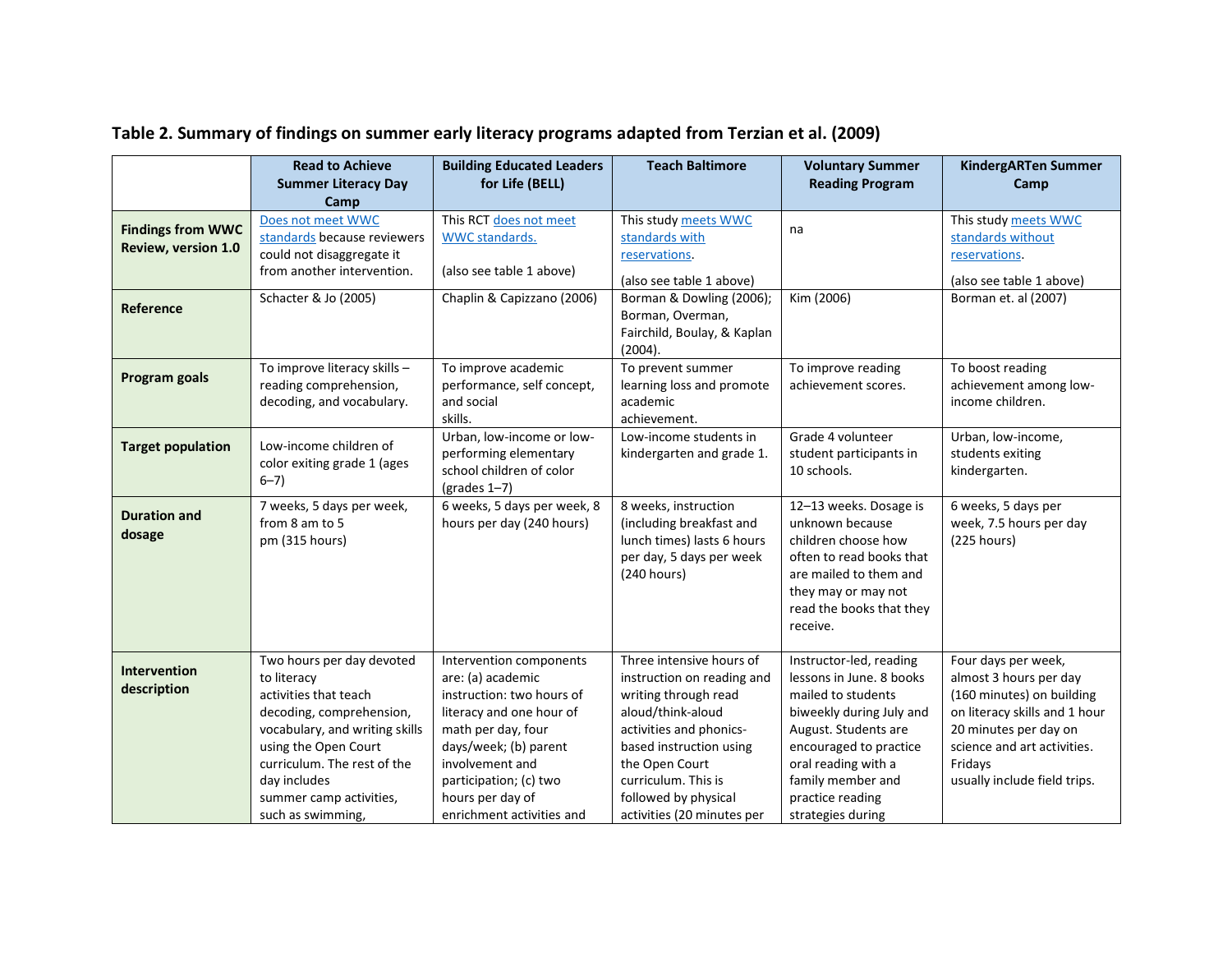|                 | <b>Read to Achieve</b>                                                                                                                                                                                                                                                                                                                                                                                                                                                     | <b>Building Educated Leaders</b>                                                                                                                                                                                                                                                                                                                                                | <b>Teach Baltimore</b>                                                                                                                                                                                                                                                                                                                                                                                                                                                      | <b>Voluntary Summer</b>                                                                                                                                                                                                                                                                                                                                                                                                                                                      | <b>KindergARTen Summer</b>                                                                                                                                                                                                                                                                                                                              |
|-----------------|----------------------------------------------------------------------------------------------------------------------------------------------------------------------------------------------------------------------------------------------------------------------------------------------------------------------------------------------------------------------------------------------------------------------------------------------------------------------------|---------------------------------------------------------------------------------------------------------------------------------------------------------------------------------------------------------------------------------------------------------------------------------------------------------------------------------------------------------------------------------|-----------------------------------------------------------------------------------------------------------------------------------------------------------------------------------------------------------------------------------------------------------------------------------------------------------------------------------------------------------------------------------------------------------------------------------------------------------------------------|------------------------------------------------------------------------------------------------------------------------------------------------------------------------------------------------------------------------------------------------------------------------------------------------------------------------------------------------------------------------------------------------------------------------------------------------------------------------------|---------------------------------------------------------------------------------------------------------------------------------------------------------------------------------------------------------------------------------------------------------------------------------------------------------------------------------------------------------|
|                 | <b>Summer Literacy Day</b>                                                                                                                                                                                                                                                                                                                                                                                                                                                 | for Life (BELL)                                                                                                                                                                                                                                                                                                                                                                 |                                                                                                                                                                                                                                                                                                                                                                                                                                                                             | <b>Reading Program</b>                                                                                                                                                                                                                                                                                                                                                                                                                                                       | Camp                                                                                                                                                                                                                                                                                                                                                    |
|                 | Camp                                                                                                                                                                                                                                                                                                                                                                                                                                                                       |                                                                                                                                                                                                                                                                                                                                                                                 |                                                                                                                                                                                                                                                                                                                                                                                                                                                                             |                                                                                                                                                                                                                                                                                                                                                                                                                                                                              |                                                                                                                                                                                                                                                                                                                                                         |
|                 | organized sports, art, dance,<br>and music. Participants go<br>on weekly field trips.                                                                                                                                                                                                                                                                                                                                                                                      | physical education;<br>community service projects;<br>and group mentoring by<br>community leaders.                                                                                                                                                                                                                                                                              | day), hands-on<br>mathematics and science<br>projects, educational<br>games,<br>recreational activities, arts<br>and crafts, and<br>enrichment activities,<br>such as science<br>investigations, foreign<br>language, music and<br>drama, and arts and<br>crafts.                                                                                                                                                                                                           | independent, silent<br>reading sessions.                                                                                                                                                                                                                                                                                                                                                                                                                                     |                                                                                                                                                                                                                                                                                                                                                         |
| elected impacts | Participants achieved<br>$\bullet$<br>higher reading<br>comprehension scores<br>than children in a control<br>group at 3-, 6-, and 9-<br>month follow up (41<br>percent, 39 percent, and<br>18 percent better,<br>respectively).<br>Participants<br>$\bullet$<br>demonstrated better<br>decoding abilities than<br>children in a control<br>group at post-test and at<br>the 3-month follow-up,<br>but no difference in<br>impacts were found at<br>the 9-month follow-up. | Compared to the control<br>group, BELL participants:<br>• Improved reading skills<br>• Improved reading test<br>scores.<br>• Increased time spent<br>reading books.<br>• Increased parental<br>involvement.<br>Did not improve<br>$\bullet$<br>academic self concept or<br>social skills.<br>• Did not improve<br>children's effort to solve<br>math problems<br>independently. | Experimentally-evaluated<br>program with mixed or<br>null findings:<br>• Teach Baltimore<br>participants Improved<br>reading achievement<br>when compared to the<br>control group but<br>impacts were not<br>statistically significant<br>• Improved learning<br>across three literacy<br>domains for Teach<br><b>Baltimore students</b><br>who attended at an<br>above average rate<br>across at least 2 of the<br>3 summers compared<br>to control group<br>counterparts. | Experimentally-<br>evaluated program with<br>mixed or null findings:<br>• Improved Black<br>students' reading<br>scores, but not those<br>of White, Hispanic, or<br>Asian students.<br>No significant impacts<br>$\bullet$<br>on oral fluency.<br>Higher effect sizes<br>$\bullet$<br>(ESs) for reading<br>achievement among<br>students owning<br>fewer than 100 books<br>and among students<br>with reading fluency<br>below national<br>norms. However ESs<br>were small. | Experimentally-evaluated<br>program with mixed or null<br>findings:<br>• Improved word list<br>scores (a small ES of .27)<br>Improved<br>$\bullet$<br><b>Developmental Reading</b><br>assessment scores (a<br>small-to-medium ES of<br>.40)<br>Did not improve<br>$\bullet$<br>phoneme segment skills,<br>letter naming skills, or<br>dictation skills. |

Note: Information about findings from WWC reviews is not provided in the Terzian et al., (2009) report but comes from REL AP staff's review of the WWC.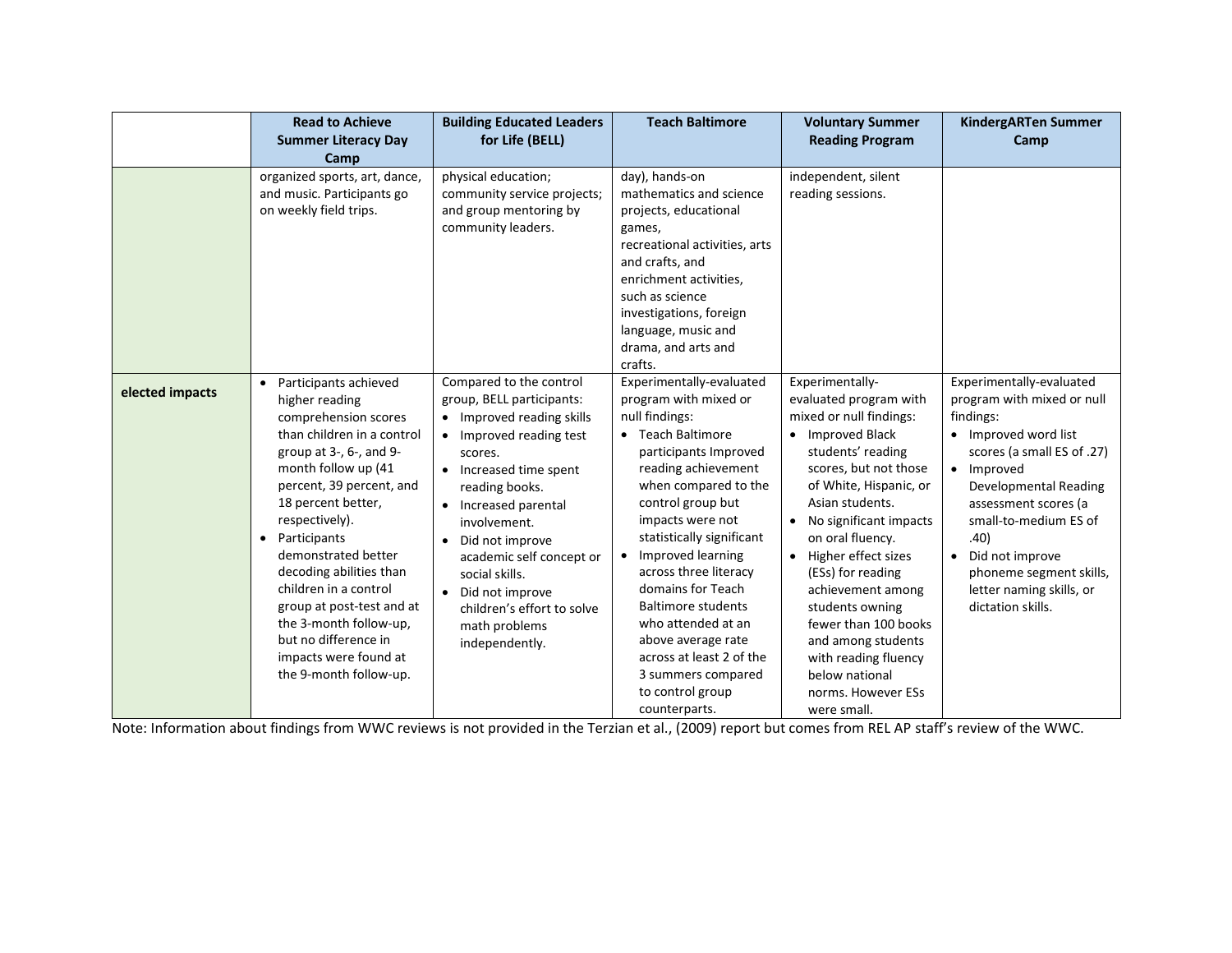- Beckett, M., Borman, G., Capizzano, J., Parsley, D., Ross, S., Schirm, A., & Taylor, J. (2009). *Structuring out-of-school time to improve academic achievement: A practice guide (NCEE #2009-012)*. Washington, DC: National Center for Education Evaluation and Regional Assistance. Retrieved from<http://eric.ed.gov/?id=ED505962>
	- *From the abstract:* "Out-of-school time programs can enhance academic achievement by helping students learn outside the classroom. The purpose of this practice guide is to provide recommendations for organizing and delivering school-based out-of-school time (OST) programs to improve the academic achievement of student participants. The five recommendations in this guide are intended to help district and school administrators, out-of-school program providers, and educators design out-of-school time programs that will increase learning for students. These recommendations are: (1) Align the OST program academically with the school day; (2) Maximize student participation and attendance; (3) Adapt instruction to individual and small group needs; (4) Provide engaging learning experiences; and (5) Assess program performance and use the results to improve the quality of the program. The guide also describes the research supporting each recommendation, how to carry out each recommendation, and how to address roadblocks that might arise in implementing them. The scope of this practice guide is limited to programs that (1) serve elementary and middle school students; (2) are organized by or conducted in partnership with a school or school district; and (3) aim to improve academic outcomes."
	- "Table D1. Studies of OST programs that met WWC standards with or without reservations" (page 46) may be of particular interest to GCPS because it provides information about programs that had positive academic effects (see table 3 for a summary of findings on out-of-school time early literacy programs adapted from Beckett et al., 2009).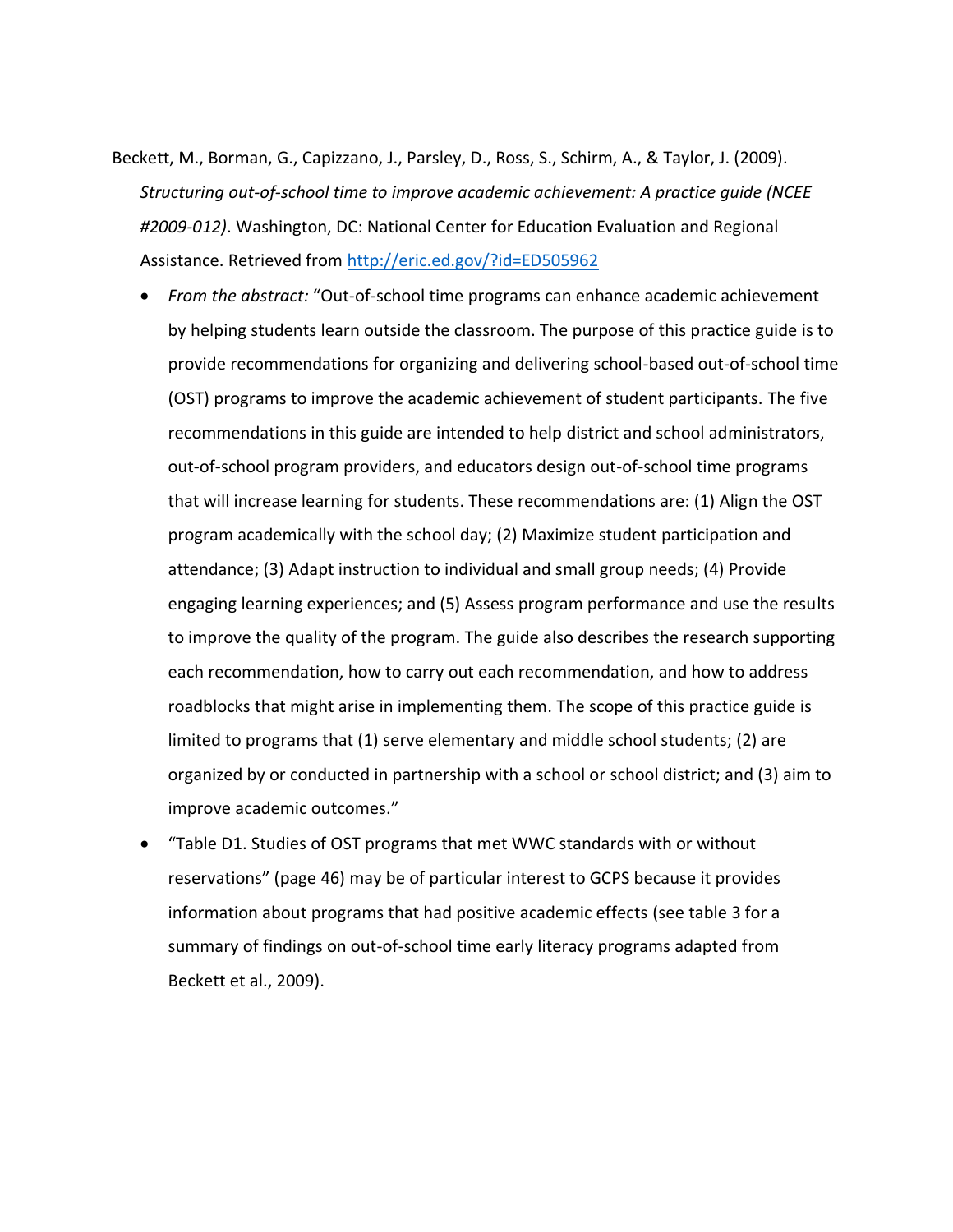**Table 3. Summary of findings on out-of-school time early literacy programs adapted from** 

#### **Beckett et al. (2009)**

| Program name<br>and<br>reference                                | Program<br>type | Program<br>length                                | <b>Sample</b><br>size<br>(analysis) | <b>Sample</b><br>characteristics                                                                                              | <b>Academic</b><br>assessment<br>measure                                                                                                              | <b>Study design and</b><br><b>WWC review</b><br>findings                                                              |
|-----------------------------------------------------------------|-----------------|--------------------------------------------------|-------------------------------------|-------------------------------------------------------------------------------------------------------------------------------|-------------------------------------------------------------------------------------------------------------------------------------------------------|-----------------------------------------------------------------------------------------------------------------------|
| KinderARTen<br>Borman,<br>Goetz, &<br>Dowling (2008)            | Summer          | 6 hrs per day,<br>5 days per<br>week,<br>6 weeks | 98                                  | Kindergarten;<br>urban, children<br>from low-<br>income<br>households,<br>low-<br>performing<br>schools, largely<br>non-White | Dynamic<br>Indicators of<br><b>Basic Early</b><br>Literacy Skills<br>(DIBELS), word<br>lists,<br>Developmental<br>Reading<br>Assessment,<br>dictation | Randomized<br>controlled trial (RCT)<br><b>Meets WWC</b><br>standards without<br>reservations<br>(see tables 1 and 2) |
| Summer<br><b>Reading Day</b><br>Camp<br>Schacter & Jo<br>(2005) | Summer          | 9 hrs per day,<br>5 days per<br>week, 7 weeks    | 118                                 | Grade 1;<br>urban,<br>children from<br>low-income<br>households,<br>largely non-<br>White                                     | Gates-MacGinitie<br>and SAT 9<br>Decoding and<br>Comprehension                                                                                        | <b>RCT</b><br>Does not meet WWC<br>standards<br>(see tables 1 and 2)                                                  |

## **Summary and next steps**

- REL AP staff identified relevant evaluation studies and summary reports to support GCPS' understanding of the evidence base for early literacy summer learning opportunities.
- There is evidence of positive impact on early literacy for two programs, both studied in Baltimore, Maryland. The evidence is based on WWC standards version 1.0. No existing information is available to determine whether the programs qualify as meeting strong or moderate evidence of impact under ESSA. ESSA standards require a multisite study, and these two studies did not qualify.

The next steps will depend on GCPS interest.

• GCPS may decide that the information in this memo and associated conversations are sufficient to meet current needs. If so, REL AP staff will not take any additional steps on this project.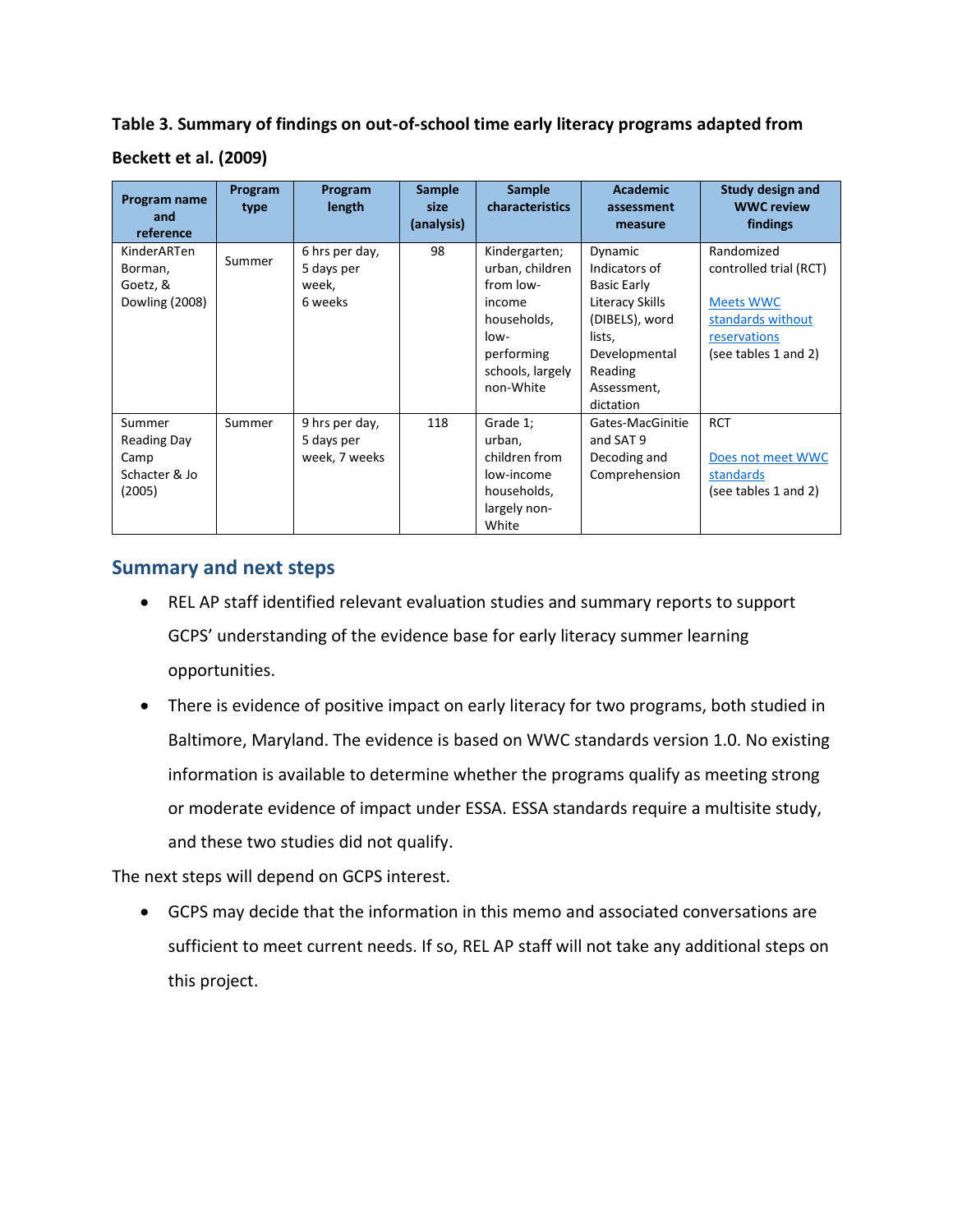- REL AP staff can work with GCPS, if interested, to provide additional information or support on identifying or implementing evidence-based early literacy summer learning opportunities. For example, REL AP staff could:
	- o Provide specific details about the evidence available for one or more programs in this memo, such as describing whether the study's evidence aligns with the ESSA standards or WWC standards version 3.0.
	- o Provide support to help GCPS apply the information in this memo to local development of an early literacy summer learning opportunity tailored to meeting the unique needs of GCPS.
	- $\circ$  Provide support to develop and implement an evaluation if GCPS decides to adopt a new approach to summer learning.

#### **References**

- Alexander, K. L., Entwisle D. R., & Olson L. S. (2007). Summer learning and its implications: Insights from the Beginning School Study. *New Directions for Youth Development*, *114*, 11– 32.
- Beckett, M., Borman, G., Capizzano, J., Parsley, D., Ross, S., Schirm, A., & Taylor, J. (2009). *Structuring out-of-school time to improve academic achievement: A practice guide (NCEE #2009-012)*. Washington, DC: National Center for Education Evaluation and Regional Assistance, Institute of Education Sciences, U.S. Department of Education. Retrieved from <https://eric.ed.gov/?id=ED505962>
- Borman, G. D., Goetz, M. E., & Dowling, N. M. (2009). Halting the summer achievement slide: A randomized field trial of the KindergARTen summer camp. *Journal of Education for Students Placed at Risk*, *14*(2), 133–147. Retrieved from[: https://eric.ed.gov/?id=EJ855770](https://eric.ed.gov/?id=EJ855770)
- Borman, G. D., & Dowling, N. M. (2006). Longitudinal achievement effects of multiyear summer school: Evidence from the Teach Baltimore randomized field trial. *Educational Evaluation and Policy Analysis*, *28*(1), 25–48. Retrieved from:<https://eric.ed.gov/?id=EJ750483>
- Borman, G.D., Overman, L.T., Fairchild, R., Boulay, M., & Kaplan, J. (2004). Can a multiyear summer program prevent the accumulation of summer learning losses? In G.D. Borman &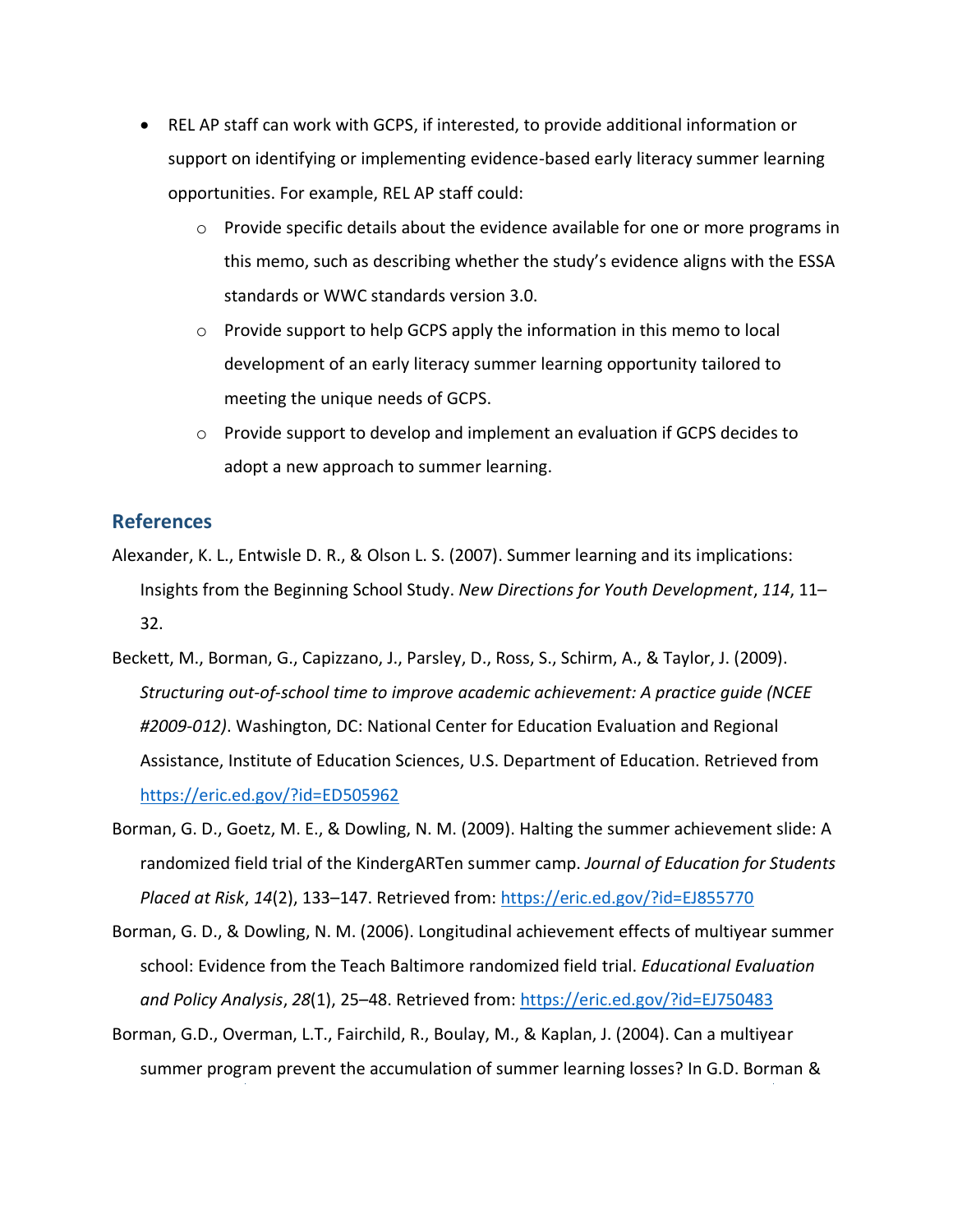M. Boulay (Eds.). *Summer Learning: Research, Policies, and Programs* (pp. 233–253). New Jersey: Lawrence Erlbaum Associates.

- Chaplin, D., & Capizzano, J. (2006). *Impacts of a summer learning program: A random assignment study of Building Educated Leaders for Life (BELL)*. Washington DC: Urban Institute. Retrieved from:<https://eric.ed.gov/?id=ED493056>
- Kim, J. S. (2004). Summer reading and the ethnic achievement gap. *Journal of Education for Students Placed at Risk*, *9*(2): 169–188.
- Kim, J. S. (2006). *The effects of a voluntary summer reading intervention on reading achievement: Results from a randomized field trial*. Irvine, CA, University of California Irvine**:**  44.
- Meyer, D., Princiotta, D., & Lanahan, L. (2004). *The Summer After Kindergarten: Children's Activities and Library Use by Socioeconomic Status. (NCES 2004-037)*. Washington, DC: National Center for Education Statistics.
- Philliber Research Associates (2008). *Evaluation of the Kansas City CDF Freedom Schools Initiative.* Accord, NY. Retrieved fro[m https://www.issuelab.org/resources/9198/9198.pdf](https://www.issuelab.org/resources/9198/9198.pdf)
- Terzian, M., Moore, K.A., & Hamilton, K. (2009). *Effective and Promising Summer Learning Programs and Approaches for Economically-Disadvantaged Children and Youth*. Washington DC: Child Trends. Retrieved from [http://www.wallacefoundation.org/knowledge](http://www.wallacefoundation.org/knowledge-center/documents/effective-and-promising-summer-learning-programs.pdf)[center/documents/effective-and-promising-summer-learning-programs.pdf](http://www.wallacefoundation.org/knowledge-center/documents/effective-and-promising-summer-learning-programs.pdf)
- Schacter, J. & Jo, B. (2005). Learning when school is not in session: a reading summer daycamp intervention to improve the achievement of exiting First-Grade students who are economically disadvantaged. *Journal of Research in Reading, 28*(2), 158–169.
- What Works Clearinghouse (2008). *WWC quick review of the report "Evaluation of the Kansas City CDF Freedom Schools® Initiative."* Retrieved from<http://eric.ed.gov/?id=ED503543>
- What Works Clearinghouse (2009a). WWC Review of this Study: Halting the summer achievement slide: A randomized field trial of the KindergARTen summer camp. Retrieved from<https://ies.ed.gov/ncee/wwc/Study/74071>

What Works Clearinghouse (2009b). *WWC Review of this Study: Longitudinal achievement*